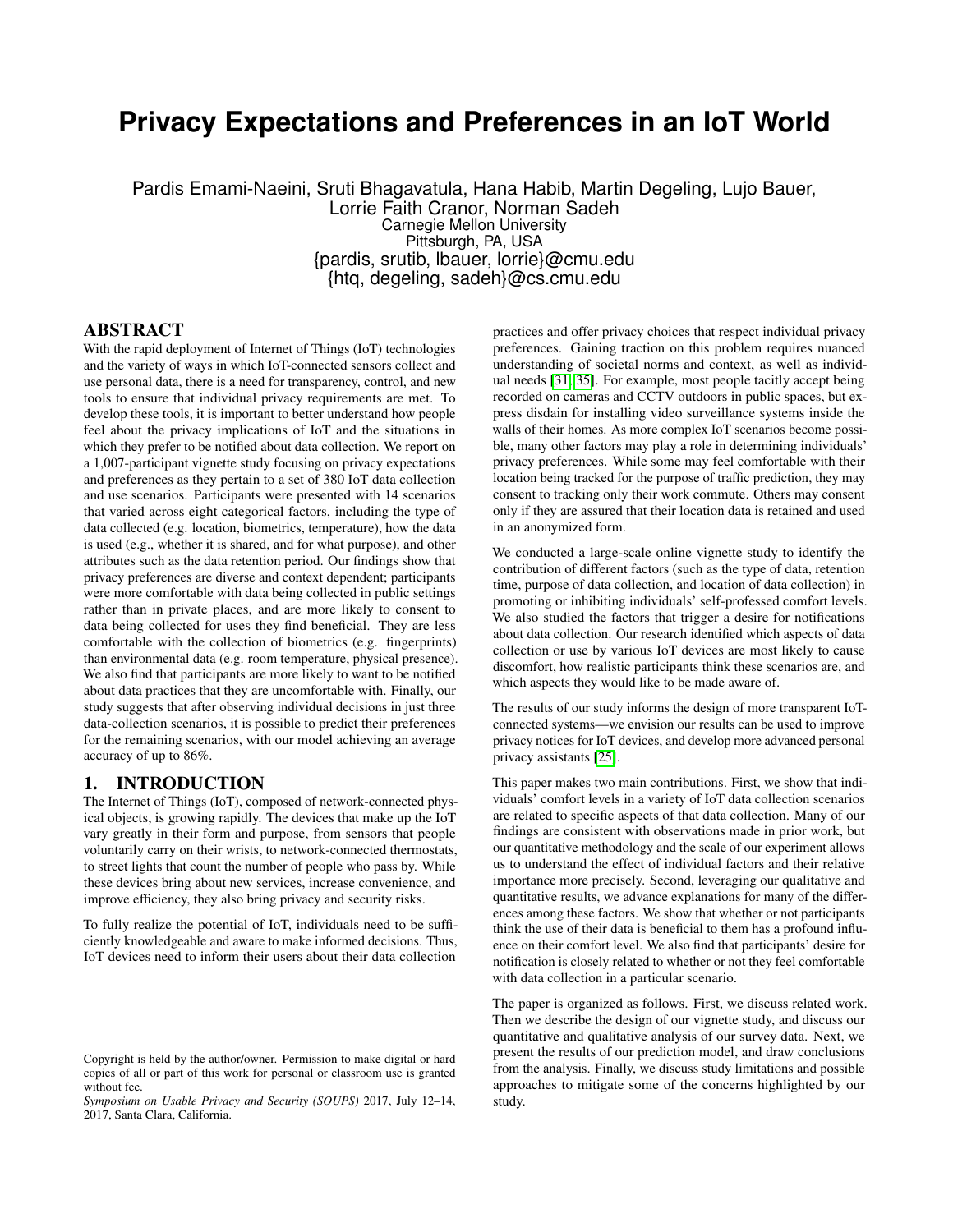# 2. RELATED WORK

Our research builds on prior work aimed at understanding individuals' IoT-related privacy concerns, and potential solutions for mitigating them [\[6,](#page-11-0) [8\]](#page-12-2). Additionally, prior research has studied various factors that can impact privacy preferences, the results of which were used to inform the design of our study. Recent work has also developed models to predict individuals' privacy preferences, so that data collection can be personalized to suit people's privacy preferences. Our work aims to address privacy concerns in a variety of IoT scenarios where sensing is pervasive. Our work underscores the relative importance of different privacy concerns to individuals. These findings inform the understanding of privacy preferences as they relate to IoT data collection.

# 2.1 IoT Privacy Challenges

New methods of data collection in the IoT have led to new privacy challenges. Some of these challenges include obtaining consent for data collection, allowing users to control, customize, and choose the data they share, and ensuring the use of collected data is limited to the stated purpose [\[33\]](#page-12-3). These challenges are made more difficult by the increased potential for misuse of personal information in the IoT domain. This stems from the pervasive tracking of habits, behaviors, and locations over a long period of time. There are new risks to personal safety introduced by IoT systems [\[6,](#page-11-0) [9\]](#page-12-4). Addo et al. demonstrated that trustworthiness of an IoT application is impacted by the implemented privacy and security practices [\[2\]](#page-11-1). To be accepted by consumers, IoT-connected device developers must consider the privacy and security implications of their products.

# 2.2 Privacy Interfaces for IoT Systems

There have been several proposals to help address privacy concerns related to data collection in the IoT domain. Mehrotra et al. presented two systems that could help highlight privacy challenges associated with IoT sensing and allow for testing of various privacy-enhancing solutions [\[30\]](#page-12-5). Lederer et al. identified five "pitfalls" in designing systems, particularly in ubiquitous computing environments, which lead to negative implications for individual privacy [\[18\]](#page-12-6). To address some of these pitfalls, Egelman et al. used crowdsourcing techniques to study different designs of privacy icons for a camera, with the aim of helping individuals make an informed decision about their privacy. Though many of their icons were successful in conveying what data was being collected, many participants demonstrated low comprehension. These findings underscored the difficulty of successfully informing individuals about what is going on around them in an IoT setting [\[12\]](#page-12-7). Recognizing the privacy risk caused by involuntary disclosure of information in IoT environments, Ukil et al. proposed a privacy management scheme that estimates a domain-specific measure of risk due to privacy disclosure in smart energy applications [\[38\]](#page-13-1).

According to Bhaskar et al., a major limitation of prior work studying privacy in IoT environments is that studies typically focus on a single environment in which IoT sensing is occurring [\[6\]](#page-11-0). Thus, many of the proposed solutions do not generalize to other IoT contexts. Our work attempts to address this shortcoming by identifying privacy concerns in multiple heterogeneous scenarios which employ different types of data collection. This way, our methodology can determine which factors have the greatest impact on measures of individuals' comfort with data collection. The results can inform the design of privacy-enabling solutions appropriate to the variety of contexts we have studied. Furthermore, our study aims to expand beyond prior work in this area by identifying privacy concerns individuals have in data collection scenarios which are not obviously aligned with specific privacy risks.

# 2.3 Factors Impacting Privacy Preferences

Prior studies outside of the IoT context have examined different factors that can impact individuals' willingness to share information, based on measures of comfort with data collection. Bilogrevic et al. found that the comfort levels associated with sharing data are highly dependent on the specific type of data and the sharing context (e.g. search engines, social networks, or online shopping sites) [\[7\]](#page-12-8). Leon et al. tested whether data retention, access to collected information, and the scope of use affected willingness to share data for online behavioral advertising purposes. Individuals were more willing to share certain types of data if it had a retention period of one day, but for periods longer than one week, individuals were less likely to be willing to share [\[22\]](#page-12-9).

Other work has focused on privacy preferences related to mobile devices and applications. Lin et al. evaluated individuals' perceptions of requests to access privacy-sensitive resources (e.g. sensors) on mobile devices. They found that both individual expectations of what an app does and the purpose for which an app requests access to sensitive resources impacts their privacy decisions [\[23\]](#page-12-10). In order to better understand people's attitudes toward sharing their location in mobile applications, Sadeh et al. built a system that enabled mobile device users to select and limit with whom they want to share their location. They concluded that increasing people's awareness has a critical role in helping them define more precise policies for protecting their privacy [\[36\]](#page-13-2). Tsai et al. studied the impact of giving feedback to mobile device users. Their study informed participants about who their data is being shared with, and when the data was shared. The goal was also to help people manage their privacy on a location sharing application. They reported that when people get adequate feedback, they are more willing to share data. They were also more comfortable with sharing their location [\[37\]](#page-13-3).

Other studies more closely aligned with our work have evaluated several factors that may impact privacy concerns related to IoT data collection. Lederer et al. studied the relative importance of two factors; the entity collecting data, and the situation in which it is being collected, for determining users' privacy preferences in ubiquitous computing settings. Their results indicate that individuals base their privacy decisions on who is collecting their data, rather than the context in which it is being collected [\[19\]](#page-12-11). Lee and Kobsa tested five factors related to the context of data collection in two separate studies and found that individuals generally thought that monitoring in personal spaces was unacceptable, along with monitoring by an unknown entity or the government. Their results also indicate that photo and video monitoring may cause some privacy concern regardless of context [\[20,](#page-12-12) [21\]](#page-12-13). Other small, qualitative studies have focused on individuals' privacy preferences related to wearable sensors. These studies revealed that people demand ownership of the data they produce, and that privacy concerns vary depending on factors including retention time and the perceived value of the data collected [\[4,](#page-11-2) [17\]](#page-12-14).

Our work leverages prior work to identify several factors that may impact individuals' privacy concerns and preferences in IoT settings. While data retention was found to be a significant factor in an online context [\[22\]](#page-12-9), we aim to determine whether this remains true for IoT data collection. Additionally, the impact of the location of the data collection, type of data being collected, and purpose for collection have already been studied in prior work considering IoT contexts [\[20,](#page-12-12) [21\]](#page-12-13). We aim to expand on these findings by evaluating these factors in a larger scale study, and in combination with additional factors capturing more contextual nuances that are specific to IoT environments.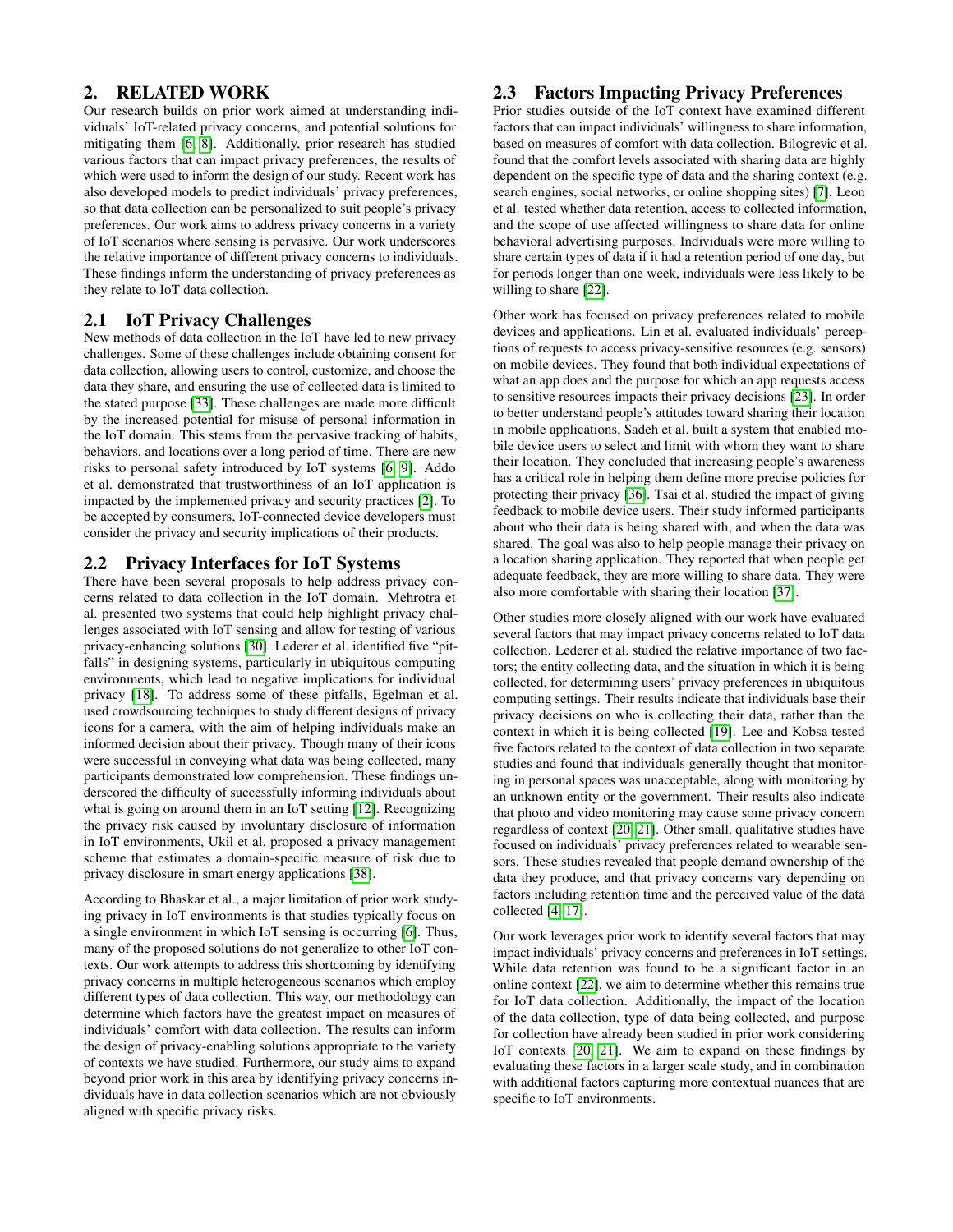# 2.4 Predicting Privacy Preferences

Prior work has shown that privacy preferences can be inferred by segmenting collections of individuals based on profiles. These profiles represent clusters of different individuals and their privacy decisions. In the mobile app privacy domain, Lin et al. and Liu et al. demonstrated that a small number of profiles may be capable of predicting individuals' decisions to allow, deny, or be prompted for app permissions with a high level of accuracy [\[24,](#page-12-15) [26\]](#page-12-16). In IoT data collection scenarios, Lee and Kobsa were able to identify four clusters of participants with distinctive privacy preferences. These clusters were used to predict their study participants' decision to allow or deny monitoring in a particular IoT context with 77% accuracy [\[21\]](#page-12-13). In our work, we incorporate additional factors into a larger scale study, using similar techniques to make predictions with the goal of achieving improved prediction accuracy relative to prior work.

# <span id="page-2-2"></span>3. METHODOLOGY

We conducted a within-subjects survey with 1,014 Amazon Mechanical Turk  $<sup>1</sup>$  $<sup>1</sup>$  $<sup>1</sup>$  workers in order to understand individuals' privacy</sup> preferences. We exposed each participant to 14 different vignettes presenting an IoT data collection scenario. Vignettes are "short stories about hypothetical characters in specified circumstances, to whose situation the interviewee is invited to respond," [\[13\]](#page-12-17) and have been used in prior work studying varying privacy contexts [\[28,](#page-12-18) [29\]](#page-12-19).

Between vignettes, we varied eight factors that we hypothesized could influence individuals' privacy preferences:

- the type of data collected (data type),
- the location where the data is collected (location),
- who benefits from the data collection (user benefit),
- the device that collects the data (device type),
- the purpose of data collection (purpose),
- the retention time (retention),
- whether the data is shared (shared), and
- whether additional information could be inferred from the collected data (inferred).

Several of these factors have already been shown in prior work to be important to individuals, when presented individually or in combination [\[4,](#page-11-2) [17,](#page-12-14) [19,](#page-12-11) [20,](#page-12-12) [21,](#page-12-13) [22\]](#page-12-9). Our design allowed these factors to be studied simultaneously, capturing more contextual nuances. In our vignettes, some factors could take on one of many possible levels. For reference, table [1](#page-3-0) describes the factors and their corresponding levels.

After accepting the MTurk HIT, each study participant was directed to a survey where they were shown 14 different vignettes.

Each vignette introduced the factors being tested in the same order. In each scenario, vignettes began with the location of the data collection and ended with the retention period. The following is an example of a scenario presented to participants:

You are at work and your smart watch is keeping track of your specific position in the building. Your position is shared with the device manufacturer to determine possible escape routes in the case of an emergency or a hazard. This data will be kept by the manufacturer until you leave for the day.

All factorial combinations of the different levels of each factor produced 126,720 possible scenarios, many of which contained combinations of factors which did not make sense (e.g. a presence sensor taking iris scans for emergency purposes). These scenarios were removed from the set of scenarios shown to participants. From the remaining set, we selected 380 scenarios that could feasibly occur, and ensured that this subset contained scenarios in which each level of each factor was represented. 14 vignettes drawn from these 380 scenarios so as to not overburden them. Randomly selecting subsets of 14 scenarios could have caused interaction effects due to a lack of diversity in each factor (e.g., presenting only one retention time on otherwise diverse scenarios) [\[3\]](#page-11-3). To minimize such interaction effects, we carefully selected subsets of vignettes so that every level of every factor was present at least once per subset, with the exception of the factors device\_type, purpose, and inferred, which were dependent on other factors such as location, device\_type, and user\_benefit. In doing so, we divided the list of scenarios into 39 subsets with 14 scenarios each, and presented each participant with vignettes corresponding to one of these 39 subsets. The subsets were not mutually exclusive.

For each scenario, participants were asked how comfortable they were with data collection in that scenario and whether they found the use of data in the scenario to be beneficial (user\_perceived- \_benefit). This factor is different from user\_benefit, which refers to whether the data collection benefits the participant or the collector and is part of the scenario design; user\_perceived\_benefit refers to the participant's perception of whether the scenario would be beneficial to them. This question was only asked about scenarios in which a purpose was given; we coded this factor as 'N/A' for scenarios without a purpose. We also asked participants whether they would allow the data collection described in the scenario, and how often they would like to be informed about the data collection. Further questions asked how realistic a scenario was ("I think scenarios like this happen today," "... will happen within 2 years," and "... will happen within 10 years") and coded the answers to these three questions as happening today, within two years, and withinten years, respectively. These three questions were answered on a five-point Likert scale from "Strongly Disagree" to "Strongly Agree" and were binned into binary categories based on agreement—0 (strongly disagree, disagree) and 1 (strongly agree, agree, neither agree nor disagree). Finally, we asked participants general demographic questions, followed by ten questions from the Internet Users' Information Privacy Concerns (IUIPC) scale to gauge their level of privacy concern. The IUIPC scale questions focus on concerns about control, awareness, and collection [\[27\]](#page-12-20). The complete set of questions asked in our survey is included in the Appendix.

# <span id="page-2-1"></span>3.1 Factors Impacting Preferences

We were interested in learning what factors of data collection contributed most significantly to individuals' comfort and preferences. Thus, we asked questions about how comfortable they were with the given scenario. We also asked if they would allow a specific data collection or not, and how often they would want to be notified about it. Participants' responses to these questions enabled us to build models that predict the concerns and preferences of the general population, based on our sample. We constructed five statistical models, capturing five dependent variables: comfort level, allow or deny decisions for the data collection, desire to be notified of data collection every time, desire to be notified once in a while, and desire to be notified only the first time. In addition to the eight factors in Table [1,](#page-3-0) we included the factors user\_perceived\_benefit, happening\_today, within\_two\_years, within\_ten\_years, gender, age, income, and education, as well as the three IUIPC scale factors IUIPC-control, IUIPC-awareness, and IUIPC-collection.

<span id="page-2-0"></span><sup>1</sup>Amazon's Mechanical Turk <https://www.mturk.com>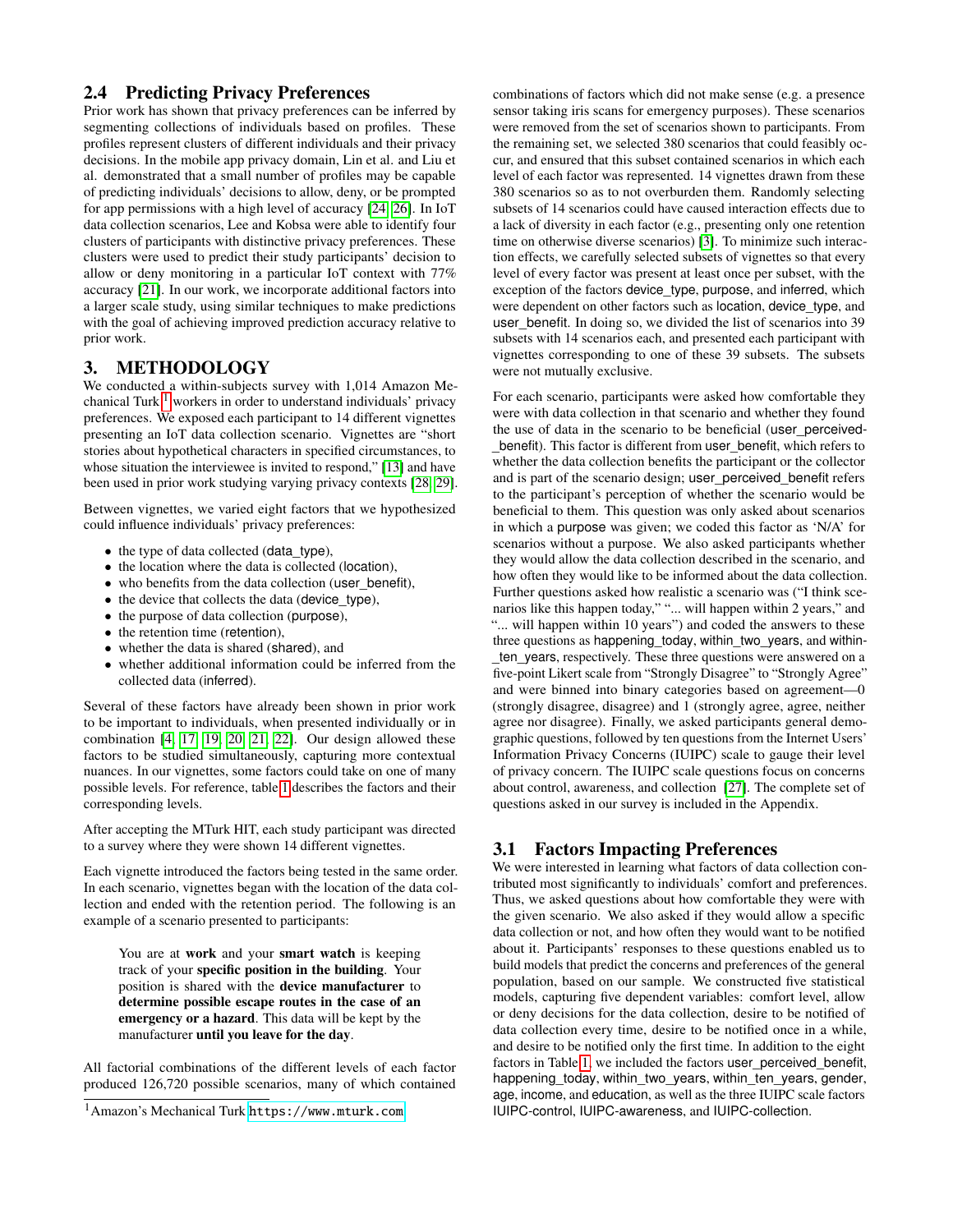<span id="page-3-0"></span>

| Factor       | Levels                                                                                                                                   | <b>Description</b>                                                                                    |
|--------------|------------------------------------------------------------------------------------------------------------------------------------------|-------------------------------------------------------------------------------------------------------|
| location     | department store; library; workplace; friend's house; home; public restroom                                                              | location where the data is collected                                                                  |
| data type    | presence; video; specific position; biometric data (e.g., fingerprint, iris, face<br>recognition)                                        | type of data collected                                                                                |
| device type  | smart watch; smart phone; camera; presence sensor; temperature sensor; fin-<br>gerprint scanner; facial recognition system; iris scanner | device that is collecting the data; some devices like smart phones can<br>collect multiple data types |
| user benefit | user (e.g., get help in emergency situations); data collector (e.g., downsize<br>staff)                                                  | who benefits from the data collection and use                                                         |
| purpose      | a specific purpose is mentioned; it is mentioned that participants are not told<br>what the purpose is                                   | purpose of data collection depends on the location, the data and who is<br>benefiting                 |
| retention    | forever; until the purpose is satisfied; unspecified; week; year                                                                         | the duration for which data will be kept                                                              |
| shared       | shared (e.g., with law enforcement); no sharing is mentioned                                                                             | whether the data is shared or not                                                                     |
| inferred     | inferred (e.g., movement patterns); inferred data is not mentioned                                                                       | Additional information can be inferred and users can be deanonymized                                  |

Table 1: Factors varied between vignette scenarios, levels of the factors presented in scenarios, and description of each factor.

We represented income as a quantitative variable based on categories of income ranges, excluding two outliers—participants who reported earning more than \$200,000. We mapped all Likert scale responses to binary categories of 0 and 1, where 1 implies a positive preference, and 0 implies a negative preference. All of the quantitative variables (income, age, IUIPC-control, IUIPC-awareness, IUIPC-collection) were normalized before analysis to be on the same scale with a mean of 0 and standard deviation of 1.

We did not include two of the eight privacy factors, device\_type and purpose. The device that is collecting the data was mentioned in the vignettes to make them more realistic, but was not considered in the statistical analysis because the device was uniquely determined by the type of data that was collected. The type of data that was collected was considered in the statistical analysis, resulting in a dependency between the two factors. Dependencies of this type between factor levels can lead to inaccurate statistical inferences. To improve the accuracy of our results, we excluded them from our statistical analysis. For the same reason, we removed purpose as it was not linearly independent from multiple other factors, such as location and user\_benefit. Treating it as an independent factor would have resulted in scenarios that did not make sense contextually. For instance, using purpose as an independent factor would have included scenarios which involved collecting fingerprints to downsize staff. To eliminate these nonsensical scenarios from our study, we chose to remove purpose from the analysis, instead of the other factors on which it depended.

After removing these two factors, we found one of the subsets of scenarios contained two scenarios that differed only in these two factors. Therefore, for participants who received this subset, we removed the first of the two scenarios' answers and analyzed the remaining 13 scenarios.

Our models were constructed using generalized linear mixed model (GLMM) regression with a random intercept per participant. GLMM is particularly useful for modeling repeated measures experiments, such as ours, in which participants are presented with multiple parallel scenarios [\[5\]](#page-11-4).

We performed model selection to find the best combination of factors by using a search algorithm with a backwards elimination approach. For each of our dependent variables, we found the model that best fit the data according to the Bayesian Information Criterion (BIC). We eliminated the variables with the largest p-value in each step of the model selection and continued the elimination until the BIC reached the global minimum [\[15\]](#page-12-21). The model with the lowest BIC

best explains the dependent variable.

We present the regression tables for our best models in the Results section. We used a significance threshold of 0.05 to determine whether or not a factor was significant. Effects and the effect size of a factor level can be interpreted as proportional to the magnitude of the estimate co-efficient. We also defined a baseline for each factor. The regression tables and co-efficients of levels in the model were computed against the corresponding factors' baseline. Some of the baselines were selected based on specific concerns highlighted by our qualitative data, such as data\_type (baseline = specific position) and location (baseline = friend's house). The baselines for other factors were selected based on their alphabetical ordering.

# 3.2 Predicting Preferences

Using the results from the model selection for each dependent variable, we further examined their predictive ability for individuals' preferences. Specifically, in our analysis we focus on predicting:

- an individual's comfort with a specific data collection scenario; and
- an individual's decision to allow or deny a specific data collection instance.

We believe that the ability to predict individuals' preferences or decisions is useful, since we can imagine deployment scenarios where a system needs to predict an individual's comfort or decision to allow or deny data collection. In these cases, the system would have more data accumulated over time specific to an individual using the system, and so would likely perform better than the classifiers in our experiments.

# *3.2.1 Features*

For each of the two prediction tasks mentioned above, we used the main factors and interactions from the results of our model selection to predict the two outcomes; comfort level, and the decision to allow or deny.

Continuous features were encoded as-is in the feature vector, while categorical features were encoded as one-hot vectors for each category in the domain of that feature. This means, that each categorical variable was encoded as a vector of binary features where each feature corresponded to the binary value of one of the categories in the original categorical variable. In a one-hot vector, only one value in the whole vector will be 1 at any given time. This is a common way of encoding multi-class categorical features for machine learning tasks. For each categorical variable, the overall feature vector was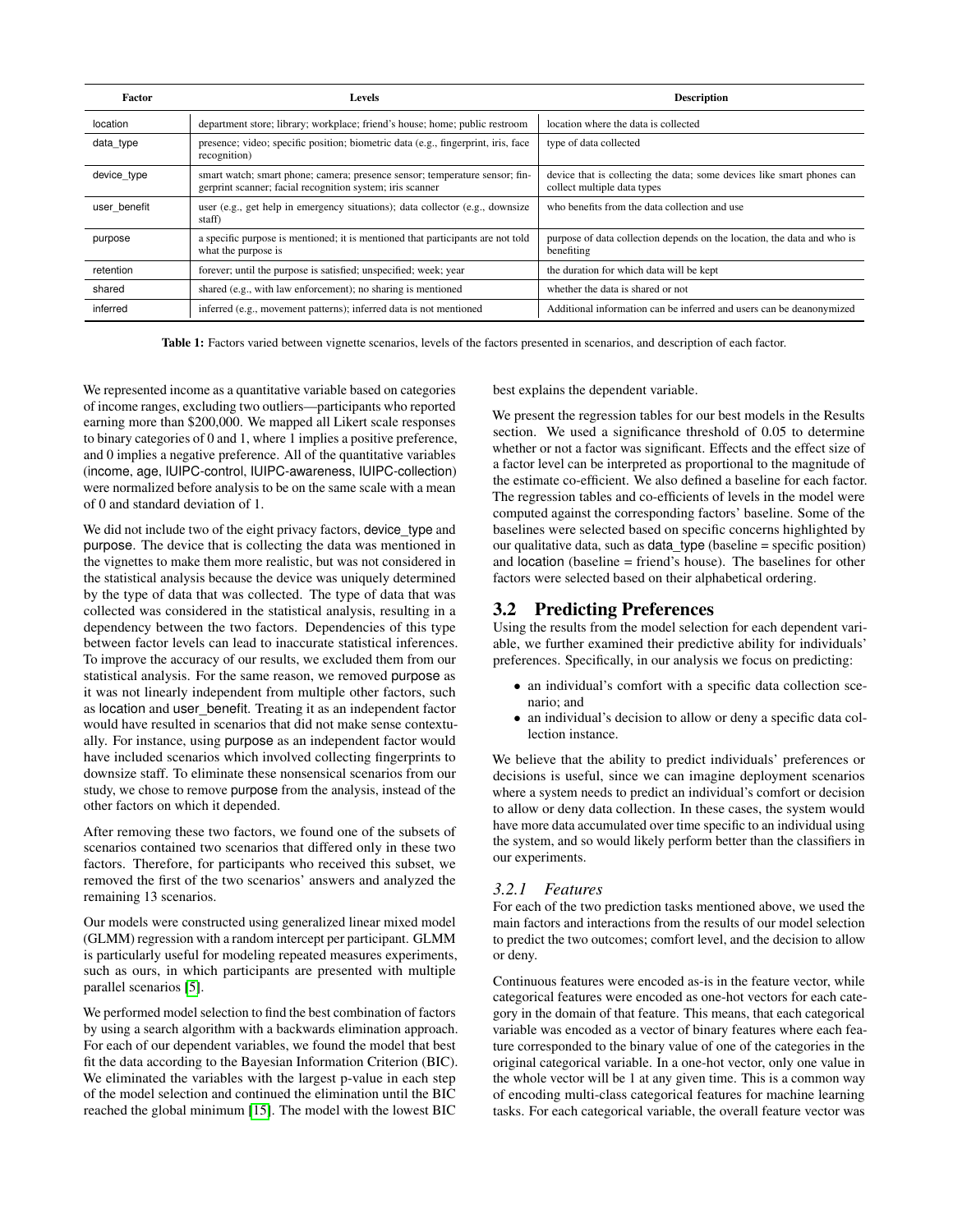<span id="page-4-1"></span>

Figure 1: Summary statistics showing the relation between various factors and participants' comfort level. For example 45% of participants were very uncomfortable when the type of data being collected was biometric. Cells with larger numbers are darker in background color.

<span id="page-4-0"></span>

| Gender                      |                                                             | Age                                |                             | <b>Education</b>                                                                             |                                                                                                                             |                                                                                                              | Income                                                                                                                                           | <b>IUIPC Score</b>                                                                                                               |                                                                             |
|-----------------------------|-------------------------------------------------------------|------------------------------------|-----------------------------|----------------------------------------------------------------------------------------------|-----------------------------------------------------------------------------------------------------------------------------|--------------------------------------------------------------------------------------------------------------|--------------------------------------------------------------------------------------------------------------------------------------------------|----------------------------------------------------------------------------------------------------------------------------------|-----------------------------------------------------------------------------|
| Male<br>Female<br>No answer | 49.2\% (49.2\%)<br>$50.1\%$ (50.8%)<br>$(0.0\%)$<br>$0.7\%$ | Range<br>Mean $(SD)$<br>US average | 18-78<br>36.1(10.9)<br>37.9 | No high school<br>High school<br>Associates<br><b>Bachelors</b><br>Professional<br>No answer | $0.8\%$ (10.9%)<br>$30.8\%$ (28.8%)<br>$(10\%)$<br>$9.7\%$<br>49.0% (48.7%)<br>$(1.5\%)$<br>$8.5\%$<br>$(0.0\%)$<br>$1.0\%$ | $\leq$ \$15 $k$<br>\$15k-\$34k<br>\$35k-\$74k<br>\$75k-\$149k<br>\$150k-\$199k<br>$>$ \$200 $k$<br>No answer | $16.4\%$ (11.6%)<br>33.8% (20.5%)<br>$36.1\%$ (29.4%)<br>$9.3\%$ (26.2%)<br>$(6.2\%)$<br>$0.9\%$<br>$0.2\%$<br>$(6.1\%)$<br>$3.2\%$<br>$(0.0\%)$ | Control Factor<br>Range<br>Mean [SD]<br>Awareness Factor<br>Range<br>Mean [SD]<br><b>Collection Factor</b><br>Range<br>Mean [SD] | 1.33-7<br>5.95 [0.90]<br>$1 - 7$<br>$6.44$ [0.82]<br>$1 - 7$<br>5.79 [1.11] |

Table 2: Demographic breakdown of our participants. In the Gender, Education, and Income columns, the numbers in parentheses show the US average, according to census data from 2015.

increased in size by the size of each one-hot vector. For interactions between whole factors, we computed the product of each combination of the values in the one-hot vector and appended this vector of interaction products to the feature vector.

#### *3.2.2 Classifiers*

We experimented with various binary classifiers for the allow/deny prediction, and both binary and continuous classifiers for the comfort prediction. For binary classifiers where the outcome is binary, we used logistic regression, support vector machines (SVM), k-Nearest Neighbor, AdaBoost (with various weak base classifiers), and simple neural networks in the form of three-layer multi-layer perceptrons (MLP) [\[32\]](#page-12-22). For predicting comfort, we also experimented with a continuous version of the comfort level on a scale from 1 to 5, normalized to be between 0 and 1, for which we used linear regression for prediction.

We found the AdaBoost classifier with a logistic regression base classifier (with *l*2-regularization) to be the best performing, and these are the results we report on. We implemented our classifier and ran experiments using the Scikit-learn Python library [\[32\]](#page-12-22).

#### <span id="page-4-2"></span>*3.2.3 Evaluation Methodology*

We tested using two different sizes of the training data for predicting a specific participant's preferences: 75% of 100% of the answers provided by the remaining participants. In all cases, training data also included the participant's own answers to three of the scenarios they were asked about; we tested on the remaining 11 scenarios (10 scenarios in the case of the participants mentioned in Section [3.1\)](#page-2-1).

When predicting comfort level, we report accuracy in two ways, which differ in how they treat predictions when the participant did not have a preference. In the first approach, we counted any prediction as correct if the participant's actual survey response fell in the middle of the Likert scale, i.e., their answer was "Neither Agree nor Disagree." We did this based on the reasoning that if an individual doesn't have an explicit preference, then any prediction would be consistent with that preference. In the second approach, we report accuracy by testing only on scenarios for which a participant did not answer neutrally. This measures how many of a participant's non-neutral preferences can be predicted.

Additionally, for both prediction tasks, we report the results of using a simple majority classifier that classifies each element in the test set as the majority class within the training set.

In each experiment, we randomly selected 50 participants whose answers to predict. We report the accuracy, precision, and recall of the classifier averaged over the 50 participants.

*Accuracy* is the fraction of predictions that were accurate. Both precision and recall are indicators for measuring the effectiveness of a classifier in predicting positive examples. For predicting comfort, a positive example is a scenario for which the user's answer falls into the "comfortable" category. For predicting allow/deny decisions, a scenario for which a user answers "Allow" is a positive example. *Precision* is the fraction of positive predictions during testing that are actually correct according to the training data. *Recall* is the fraction of all positive examples in the training data that the classifier predicts as positive during testing.

For each participant, we used a form of cross-validation defined as follows:

For  $X = 75\%$  or  $X = 100\%$  of training data:

- Randomly select 50 participants as targets for prediction.
- For each participant, run 6 different iterations of prediction.
- In each of the 6 iterations, randomly select *X*% of training data from the remaining participants and randomly select 3 responses from the total set of scenarios the target was asked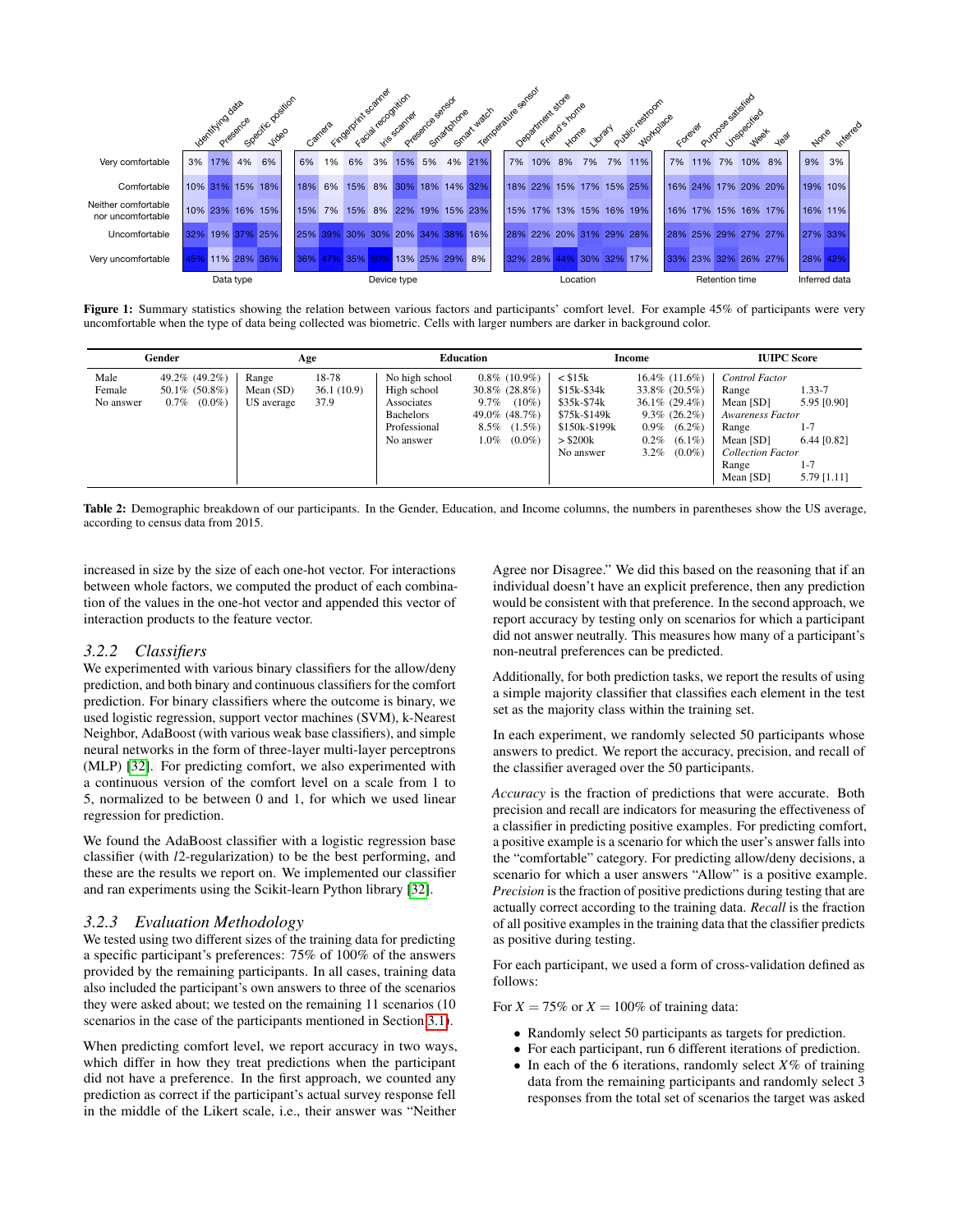<span id="page-5-0"></span>

| <b>Categories</b>       | Tags (Usage)                                                                                                                                                                                                                           | <b>Examples</b>                                                                                                                                                                                                                                                                                            |
|-------------------------|----------------------------------------------------------------------------------------------------------------------------------------------------------------------------------------------------------------------------------------|------------------------------------------------------------------------------------------------------------------------------------------------------------------------------------------------------------------------------------------------------------------------------------------------------------|
| Factors $(n =$          | purpose $(63\%)$ , data $(26\%)$ , retention $(25\%)$ , sharing $(18\%)$ ,                                                                                                                                                             | P880: "It would make me more comfortable knowing where this data was going and how                                                                                                                                                                                                                         |
| 842)                    | benefit $(17\%)$ , location $(7\%)$ , device $(2\%)$ ,                                                                                                                                                                                 | it was going to be used, as well as it being consented."                                                                                                                                                                                                                                                   |
| Whitelist (n            | safety $(42\%)$ , anonymous_data $(40\%)$ , personal_benefit $(7\%)$ ,                                                                                                                                                                 | P908: "If they helped to make me safer in some way.", P779: "I'd be fine with data that                                                                                                                                                                                                                    |
| $= 350$                 | public $(7\%)$ , common good $(6\%)$ , improve services $(6\%)$                                                                                                                                                                        | doesn't identify me.", P121:"That my safety was the reason for it, or saving me money"                                                                                                                                                                                                                     |
| Blacklist (n<br>$= 474$ | biometrics $(26\%)$ , personal_information $(20\%)$ , everything<br>$(16\%)$ , location $(13\%)$ , private_location $(12\%)$ , bathroom<br>$(9\%)$ , video $(9\%)$ , commercial $(8\%)$ , government $(6\%)$ ,<br>law_enforcement (5%) | P136:"[] that they might share the data with other parties []. Also, knowing that a retinal<br>or fingerprint scan might be stolen and used to gain access to something else." P415: "The<br>government spying on me in my home, or private corporations using that data to identify<br>me $[]$ , no way." |
| Information             | purpose $(66\%)$ , retention $(35\%)$ , sharing $(21\%)$ , collector                                                                                                                                                                   | P271: "Knowing exactly what the data is used for, where it is stored, who it is shared with,                                                                                                                                                                                                               |
| $(n = 417)$             | $(15\%)$ , access $(13\%)$ , data_handling $(13\%)$ , data_security $(5\%)$                                                                                                                                                            | and when it is collected."                                                                                                                                                                                                                                                                                 |
| Control $(n =$          | deletion $(33\%)$ , consent $(30\%)$ , opt-out $(27\%)$ , ownership                                                                                                                                                                    | P913: "Nine times out of ten I won't care and would be happy to allow it, I just want to                                                                                                                                                                                                                   |
| 113)                    | $(14\%)$ , access $(13\%)$ , copying $(10\%)$                                                                                                                                                                                          | be informed and have the ability to deny consent should I choose."                                                                                                                                                                                                                                         |
| <b>Risks</b>            | misuse $(29\%)$ , surveillance $(18\%)$ , data_security $(18\%)$ , pri-                                                                                                                                                                | P286: "I don't want my personal information getting into the wrong hands." P47: "I don't                                                                                                                                                                                                                   |
| $(n = 298)$             | vacy $(16\%)$ , tracking $(12\%)$ , intransparency $(8\%)$ ,                                                                                                                                                                           | like the idea of government organizations being alerted of my location at all times."                                                                                                                                                                                                                      |

Table 3: Categories and codes used to code free text answers. Percentages in brackets are the number of times a code was used when the category was coded, multiple codes could be applied per category. Rows on Factor/Whitelist/Information/Control refer to answer to the question "..what would make you uncomfortable with sharing data in such situations?" Blacklist/Risks stem from the answers to the question about discomfort.

about. This data is used for training; testing is done on the remaining scenarios of the target.

• Calculate the average accuracy, precision, and recall scores averaged over 6 iterations each and over the 50 random participants.

We report on the results of our experiments in Sections [4.2.2](#page-6-0) and [4.3.2.](#page-8-0)

# 3.3 Qualitative Analysis of Preferences

We also qualitatively analyzed participants' responses to the freeresponse questions they were asked at the end of the survey. The answers were coded with regards to five topics: the factors that were mentioned; whether specific scenarios were described as comfortable or uncomfortable; what the participant wants to be informed about; and what means of control (e.g. access, edit, ability to delete) they request. A codebook was developed from 100 answers and applied to another set of 100 answers by two annotators independently. They reached an inter-annotator agreement of 0.89 (Cohen's Kappa) for whether a topic was addressed and between 0.67 and 0.72 on the actual tags (e.g., which factor was mentioned). After achieving this accuracy, the remaining answers were divided among the two annotators and coded by one annotator each. A summary of categories and codes and their occurrence is shown in Table [3.](#page-5-0)

# 4. RESULTS

In this section, we describe our participants and present results regarding participants' comfort level with different data collection scenarios, their decisions to allow or deny data collection, and desire to be notified.

### 4.1 Participants

Our survey was completed by 1,014 MTurk workers. We removed the answers of seven participants because they took less than five minutes to complete the survey, while the average completion time was 16 minutes. This resulted in 1,007 participants whose responses we included in our analyses. Participants were required to be from the United States and have a HIT approval rate of above 95%. Table [2](#page-4-0) describes participants according to their demographics and privacy concern level. Our participants were slightly better educated and had a higher income than the U.S. average.

# <span id="page-5-1"></span>4.2 Comfort with Data Collection

In our survey, after presenting each scenario we asked: "How would you feel about the data collection in the situation described above if you were given no additional information about the scenario?" We measured participants' comfort on a five point Likert scale from "Very Comfortable" to "Very Unfomfortable" with the middle point of "Neither Comfortable Nor Uncomfortable."

Figure [1](#page-4-1) shows the general distribution of participants' comfort across different levels of each factor. Participants were strongly uncomfortable if the scenarios they were asked about had biometric as data\_type (45% strongly uncomfortable), device\_type as iris scanner (50% strongly uncomfortable), location as their home (44% strongly uncomfortable), retention as forever (33% strongly uncomfortable), or if other data was inferred from the data collection (42% strongly uncomfortable).

### *4.2.1 Factors Impacting Comfort Level*

Using the best model, we ordered the factors based on their contribution to comfort level by looking at the change in BIC when each factor was added to the null model (the model that has no factor other than random intercept for participants). Table [4](#page-6-1) shows the factors ordered by their effect sizes from the most effective factor (the interaction between the data\_type and happening\_today) to the factor with the lowest effect size (retention). As shown in the table, not all levels of the factors are statistically significant ( $p < 0.05$ ). A positive estimate (effect size) indicates inclination toward comfort and a negative estimate shows inclination toward discomfort.

Scenarios in which video was being collected and participants thought such data collections are happening\_today had the greatest positive impact on participant comfort with data collection (p <  $0.05$ , coefficient = 1.38). This is in line with our qualitative results, where we found that 38% of all participants mentioned a specific scenario with which they were comfortable (category "whitelist," Table [3\)](#page-5-0), and from the whitelisted scenarios, 42% mentioned safety, security, or emergency situations as specific purposes for data collection that they would generally approve of. Another 40% of those who whitelisted a scenario were less concerned when anonymous or anonymized data was involved. When an example was given, participants mentioned scenarios involving presence or temperature sensors as ones they would be comfortable with.

Scenarios in which biometric information (e.g., fingerprint, iris image) was being collected and participants thought such data collection is happening\_today, had the greatest negative impact on participant comfort ( $p < 0.05$ , coefficient = 0.89). This is also in line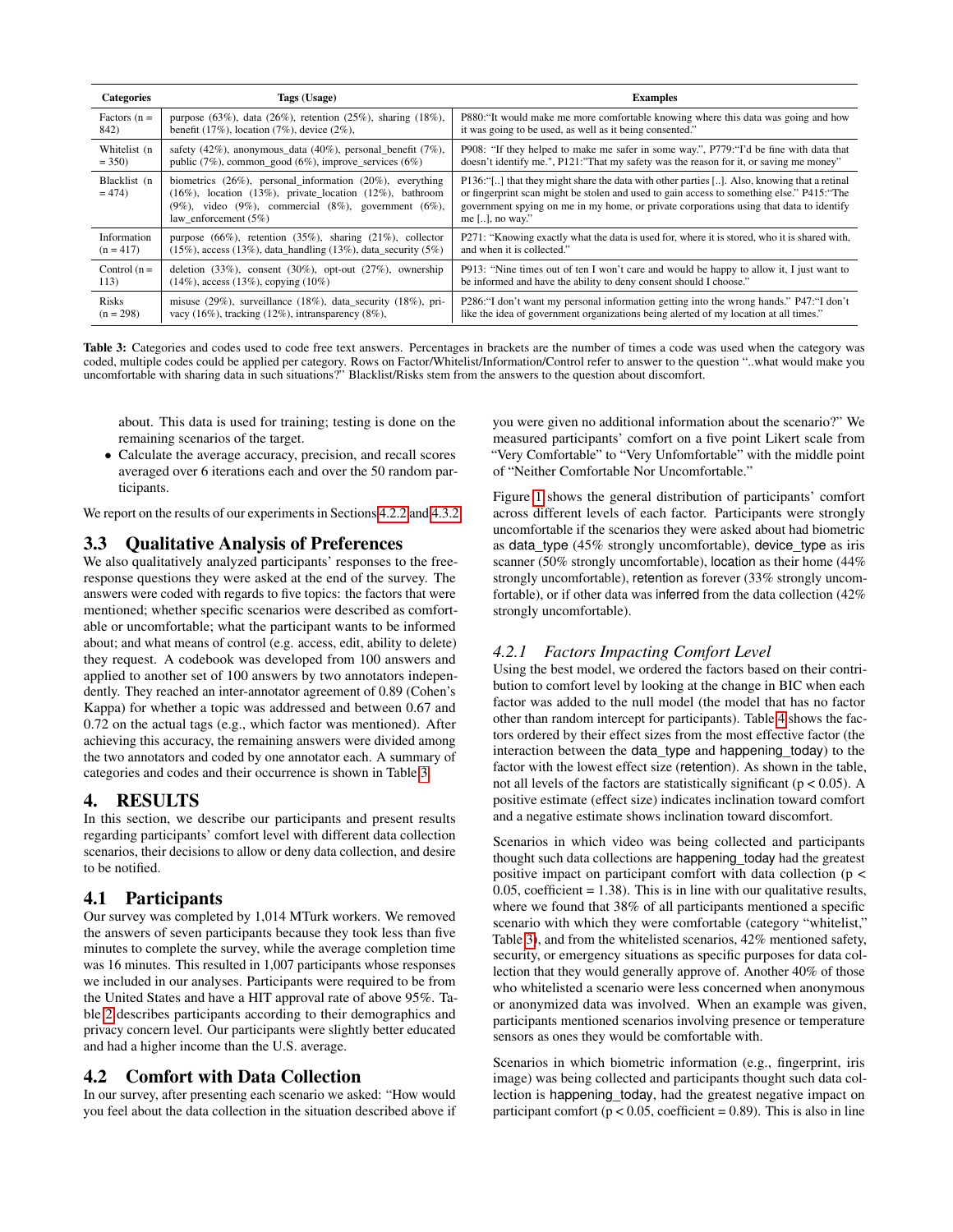with our qualitative analysis of answers to the question "Keeping in mind the 14 scenarios, what would make you uncomfortable with sharing data in such situations?" In 46% of the answers, participants conveyed one or more specific things that they did not want to happen (coded in category "blacklist," Table [3\)](#page-5-0). Within these answers, the collection of biometric data type was mentioned by 26%.

Based on previous findings [\[7\]](#page-12-8), we hypothesized that participants would be less comfortable if a scenario included the explicit notice that collected data would be shared with others (shared). Consistent with that hypothesis, we found that informing participants that data would be shared with third parties (e.g., with the device manufacturer or law enforcement) caused participants to be less comfortable (p  $<$  0.05, coefficient = -0.68). The qualitative results show that a minority of participants expressed mistrust of or discomfort with sharing with government (6%) and law enforcement (5%) agencies.

Within the qualitative responses related to discomfort, we also found explanations of why participants did not want to share their data. About 29% of all participants mentioned some perceived risk, ranging from the fear of identity theft or the use of data for other than the stated purpose (misuse) to a general concern about privacy and surveillance in general. Among those that mentioned a perceived risk, 29% feared that their data could be used in a way that would harm them or put them at a disadvantage. About 18% of these answers explicitly mentioned data security issues and leaks as a cause of concern.

P11: [I'm concerned about] any unique identifiers that could be hacked and then used for identity theft, blackmail, humiliation, etc.

With respect to the location of data collection, most levels had small, positive effect on comfort level. As described above, only scenarios taking place at home had a negative impact on the perceived comfort. Our qualitative results further substantiate this, as participants who mention location as a factor that made them comfortable often cited the dichotomy between public and private places. Data collection in private places is described as highly intrusive while data collection in publicly accessible spaces like libraries or stores was described as "ok." Out of the 474 participants that expressed discomfort with specific scenarios, those that took place in one's home (12%) and in bathrooms (8%) were most frequently mentioned.

The factor retention had the smallest effect size on the results and only short retention times (immediate deletion or storing for a week) had a significant, positive effect on the comfort level. This is in line with the qualitative results were, about 25% of those that mentioned a specific factor in their answers referred to how long their data was stored. Those that explicitly mentioned a time span favored a retention time of less than a week.

#### <span id="page-6-0"></span>*4.2.2 Predicting Comfort Level*

As explained in Section [3,](#page-2-2) we trained a machine learning model to predict a participant's comfort based on the significant factors and interactions determined through model selection. The results are shown in Table [5.](#page-7-0)

The classifier achieved an average accuracy of around 81% over 50 different participants when either 100% or 75% of the other participants' answers are used as training data.

<span id="page-6-1"></span>There is a sizable difference in precision and recall depending on whether (1) predictions are counted as correct whenever participants expressed neither a positive nor a negative opinion or (2) scenarios in which participants did not express an opinion are removed from

| Factor                                       | Estimate Std |       | Z-       | p-    | <b>BIC</b> |
|----------------------------------------------|--------------|-------|----------|-------|------------|
|                                              |              | Err   | value    | value |            |
|                                              |              |       |          |       |            |
| data type:happening today                    |              |       |          |       | 14633      |
| baseline=friend's house:not happening today  |              |       |          |       |            |
| video: happening today                       | 1.39         | 0.20  | 6.83     | 0.00  |            |
| biometric: happening today                   | 0.89         | 0.15  | 5.80     | 0.00  |            |
| presence: happening today                    | 0.91         | 0.18  | 12.57    | 0.01  |            |
| temperature: happening                       | 0.95         | 0.22  | 4.26     | 0.00  |            |
| today                                        |              |       |          |       |            |
|                                              |              |       |          |       |            |
| data (baseline=specific position)            |              |       |          |       | 15843      |
| biometric                                    | $-1.45$      | 0.13  | $-11.12$ | 0.03  |            |
| presence                                     | 1.42         | 0.16  | 8.99     | 0.00  |            |
| temperature                                  | 2.50         | 0.20  | 12.57    | 0.00  |            |
| video                                        | $-0.30$      | 0.19  | $-1.62$  | 0.11  |            |
| user perceive benefit:location               |              |       |          |       | 15866      |
| baseline=beneficial:friend's house           |              |       |          |       |            |
| beneficial:department<br>not                 | 0.00         | 0.32  | 0.00     | 0.99  |            |
|                                              |              |       |          |       |            |
| store                                        |              |       |          |       |            |
| unspeci-<br>purpose                          | $-0.07$      | 0.24  | $-0.30$  | 0.76  |            |
| fied: department store                       |              |       |          |       |            |
| not beneficial:house                         | $-0.15$      | 0.48  | $-0.30$  | 0.76  |            |
| purpose unspecified: house                   | 0.05         | 0.28  | 0.19     | 0.85  |            |
| not beneficial:library                       | $-0.45$      | 0.33  | $-1.38$  | 0.00  |            |
| purpose unspecified: library                 | $-0.17$      | 0.24  | $-0.70$  | 0.48  |            |
|                                              |              | 0.36  |          | 0.27  |            |
| beneficial: public<br>not<br>re-             | $-0.40$      |       | $-1.10$  |       |            |
| stroom                                       |              |       |          |       |            |
| unspecified: public<br>purpose               | $-0.48$      | 0.26  | $-1.85$  | 0.01  |            |
| restroom                                     |              |       |          |       |            |
| not beneficial:work                          | $-0.49$      | 0.36  | $-1.38$  | 0.17  |            |
| purpose unspecified: work                    | $-0.11$      | 0.24  | $-0.47$  | 0.63  |            |
| being shared:user perceived benefit          |              |       |          |       | 15969      |
|                                              |              |       |          |       |            |
|                                              |              |       |          |       |            |
| baseline=not being shared:beneficial         |              |       |          |       |            |
| being shared: not beneficial                 | $-0.71$      | 0.19  | $-3.70$  | 0.00  |            |
| shared: purpose unspecified                  | 0.37         | 0.13  | 2.94     | 0.02  |            |
| user perceived benefit (baseline=beneficial) |              |       |          |       | 16055      |
| not beneficial                               | $-1.88$      | 0.34  | $-5.60$  | 0.00  |            |
| purpose unspecified                          | $-1.30$      | 0.25  | $-5.26$  | 0.04  |            |
| retention: user perceived benefit            |              |       |          |       | 16058      |
| baseline =unspecific:not beneficial)         |              |       |          |       |            |
|                                              |              |       |          |       |            |
| not deleted:not beneficial                   | $-0.12$      | 0.22  | $-0.06$  | 0.96  |            |
| purpose specific:not benefi-                 | $-0.30$      | 0.28  | $-1.08$  | 0.28  |            |
| cial                                         |              |       |          |       |            |
| week:not beneficial                          | 0.49         | 0.23  | 2.11     | 0.00  |            |
| year:not beneficial                          | 0.10         | 0.24  | 0.39     | 0.69  |            |
| not deleted: purpose unspeci-                | $-0.43$      | 0.16  | $-2.69$  | 0.00  |            |
| fied                                         |              |       |          |       |            |
|                                              | $-0.29$      | 0.16  | $-1.76$  | 0.07  |            |
| week: purpose unspecified                    |              |       |          |       |            |
| year: purpose unspecified                    | $-0.22$      | 0.17  | $-1.31$  | 0.19  |            |
| happening within 2 years (baseline=disagree) |              |       |          |       | 16199      |
| agree                                        | 0.96         | 0.11  | 9.01     | 0.00  |            |
| happen today (baseline=disagree)             |              |       |          |       | 16491      |
| agree                                        | 10.98        | 333.4 | 0.03     | 0.97  |            |
| location (baseline=friend's house)           |              |       |          |       | 17987      |
| library                                      | 1.00         | 0.18  | 5.54     | 0.00  |            |
|                                              |              |       |          |       |            |
| work                                         | 0.87         | 0.18  | 4.82     | 0.01  |            |
| house                                        | $-0.88$      | 0.20  | $-4.34$  | 0.00  |            |
| department store                             | 0.76         | 0.18  | 4.24     | 0.00  |            |
| public restroom                              | 0.29         | 0.19  | 1.48     | 0.14  |            |
| being shared (baseline=not being shared)     |              |       |          |       | 18079      |
| being shared                                 | $-0.68$      | 0.09  | $-7.86$  | 0.00  |            |
| <b>IUIPC</b>                                 |              |       |          |       |            |
|                                              |              |       |          |       |            |
| collection                                   | $-0.59$      | 0.05  | $-11.47$ | 0.04  | 18081      |
| retention (baseline=not specified)           |              |       |          |       | 18103      |
| week                                         | 0.25         | 0.11  | 2.25     | 0.00  |            |
| year                                         | 0.16         | 0.11  | 1.45     | 0.14  |            |
| purpose specific                             | 0.0.56       | 0.15  | 4.85     | 0.02  |            |
| not deleted                                  | 0.10         | 0.10  | 0.99     | 0.32  |            |
|                                              |              |       |          |       |            |

Table 4: Generalized linear mixed model regression output for the comfort level model. A positive estimate (effect size) indicates inclination toward comfort and a negative estimate shows inclination toward discomfort. Factors are ordered by their contribution: the factor with the lowest BIC contributes most to explaining participants' comfort level.

the test data. As per the discussion in Section [3.2.3,](#page-4-2) both ways of measuring performance are indicative of the utility of using a similar classifier in practice.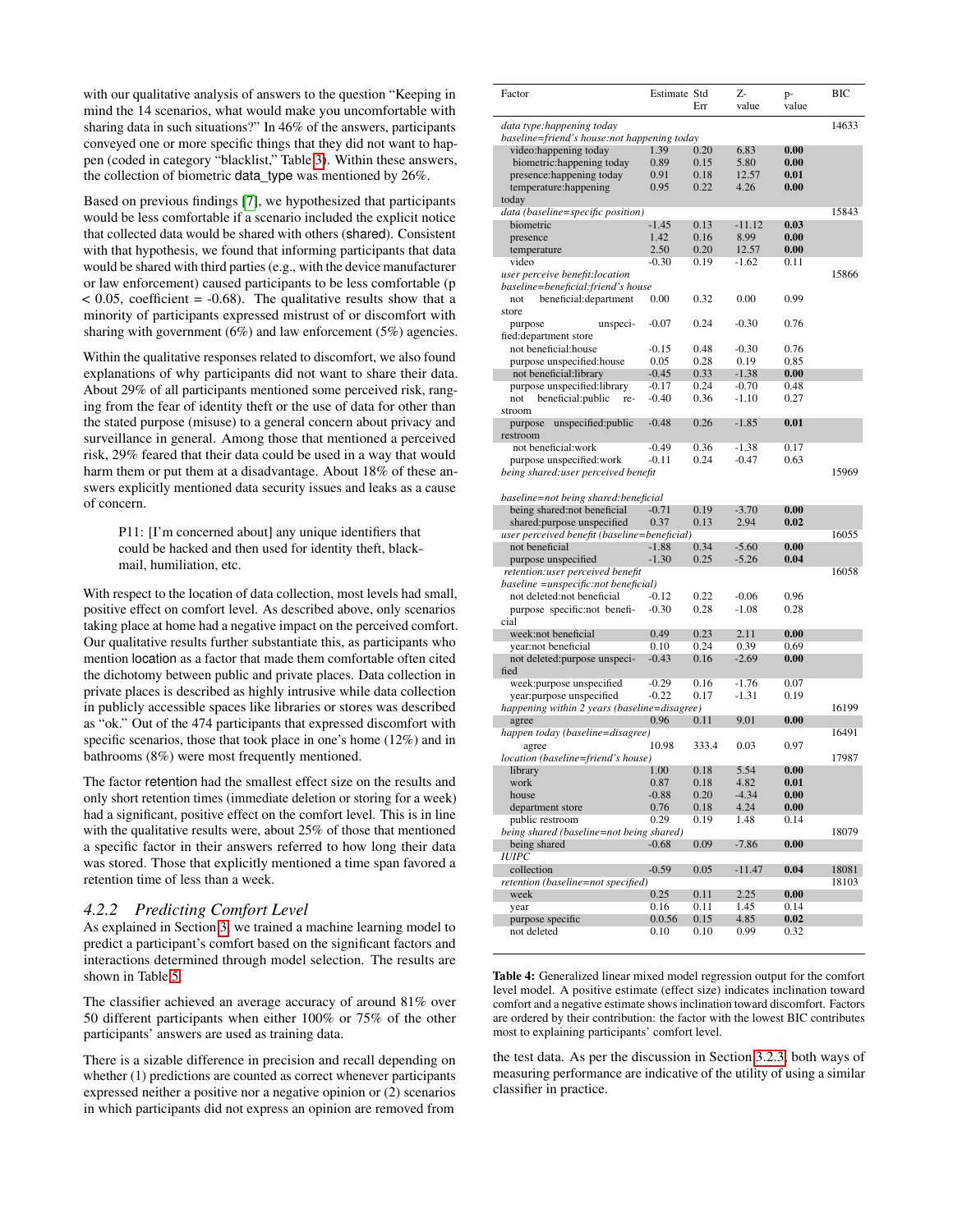<span id="page-7-0"></span>Table 5: Accuracy, precision, and recall of (1) ABC: the AdaBoost classifier (with logistic regression as the base learner) and (2) the SMC: simple majority classifier, for predicting a user's comfort level with an instance of data collection. "Training" indicates the fraction (and number) of non-test participants used to train the classifier. "Neutral" indicates whether predictions are always counted as correct if a participant didn't indicate a preference for that scenario ("correct") or whether such scenarios are removed from the test set ("excluded").

| Class.     | <b>Training</b> | <b>Neutral</b> | Acc.   | Prec.  | Recall |
|------------|-----------------|----------------|--------|--------|--------|
| ABC        | 100\% (1,006)   | correct        | 81.06% | 73.86% | 83.06% |
| ABC        | 100\% (1,006)   | excluded       | 77.53% | 54.50% | 63.49% |
| ABC        | 75% (755)       | correct        | 81.79% | 71.30% | 78.34% |
| ABC        | 75% (755)       | excluded       | 77.67% | 54.48% | 60.77% |
| <b>SMC</b> | 100% (1.006)    | correct        | 72.03% | 71.33% | 40.92% |
| <b>SMC</b> | 100% (1,006)    | excluded       | 67.96% | $0\%$  | $0\%$  |

<span id="page-7-2"></span>Table 6: Accuracy, precision, and recall of (1) ABC: the AdaBoost classifier (with logistic regression as the base learner) and (2) SMC: the simple majority classifier, for predicting a user's decision to allow or deny data collection. "Training" indicates the fraction (and number) of non-test participants used to train the classifier.

| Class. | Training              | Acc.   | Prec.  | Recall |
|--------|-----------------------|--------|--------|--------|
| ABC    | 100\% (1,006 users)   | 79.09% | 76.79% | 82.32% |
| ABC    | 75% (755 users)       | 79.09% | 76.79% | 82.32% |
| SMC.   | $100\%$ (1,006 users) | 52.58% | $0\%$  | 0%     |

Table [5](#page-7-0) also describes the performance of our simple majority classifier that uses all non-test participants' answers as training data. These results form a baseline for understanding the performance of the AdaBoost classifier. Although a majority classifier is correct about 70% of the time, AdaBoost additionally correctly predicts more than a third of the predictions that the majority classifier gets wrong.

### <span id="page-7-3"></span>4.3 Allowing or Denying Data Collection

### *4.3.1 Factors Impacting Allow/Deny Decisions*

We found a set of factors that can explain participants' response to the question: "If you had the choice, would you allow or deny this data collection?" We again ordered factors with respect to their effect size. The interaction of data\_type and location has the most impact while shared has the smallest effect. By looking at the coefficient of the levels within each factor we can claim that participants were most likely to deny data collection in scenarios in which their presence was being collected at their workplace. Also, knowing that the data was being shared had the least effect on their preference to deny a data collection. In this model a positive estimate shows likeliness to deny and a negative estimate shows the likeliness to allow a data collection scenario. The regression results are shown in Table [7.](#page-7-1)

<span id="page-7-1"></span>Among the common statistically significant factor levels, the ones that made participants more likely to be comfortable with a data collection also made them more likely to allow the data collection. Many factors were in line between the two models of comfort level and allow/deny such as data\_type, location, user\_perceived- \_benefit, shared, retention, happening\_today, and within\_two- \_years. However, the best model that described participants' comfort level (Section [4.2\)](#page-5-1) was not the same as the best model that described the desire of participants to allow or deny a data collection. For example, we found that the interaction between data\_type and location was the most helpful factor in the allow/deny model,

| Factor                                                                                | Estimate Std       | Err            | Z-<br>value        | p-<br>value   | ВIС   |
|---------------------------------------------------------------------------------------|--------------------|----------------|--------------------|---------------|-------|
| data:location                                                                         |                    |                |                    |               | 15232 |
| baseline=specific position:friend's house<br>biometrics: department store             | 1.58               | 0.24           | 6.38               | 0.01          |       |
| presence: department store                                                            | 1.22               | 0.37           | 3.3                | 0.00          |       |
| temperature:department                                                                | 1.61               | 0.55           | 2.94               | 0.00          |       |
| store<br>video: department store                                                      | $-0.99$            | 0.21           | $-4.83$            | 0.00          |       |
| presence: house                                                                       | 0.42               | 0.41           | 1.02               | 0.31          |       |
| temperature: house                                                                    | 0.23               | 0.42           | 0.54               | 0.58          |       |
| biometrics:library                                                                    | 1.16<br>1.55       | 0.23           | 5.01<br>4.1        | 0.01<br>0.01  |       |
| presence:library<br>temperature:library                                               | 1.52               | 0.37<br>0.43   | 3.52               | 0.00          |       |
| video:library                                                                         | $-0.5$             | 0.2            | $-2.46$            | 0.00          |       |
| presence:public restroom                                                              | 1.87               | 0.36           | 5.11               | 0.00          |       |
| temperature: public restroom<br>video: public restroom                                | 1.54<br>1.36       | 0.38<br>0.36   | 3.99<br>3.77       | 0.00<br>0.00  |       |
| presence:work                                                                         | 2.11               | 0.34           | 6.1                | 0.03          |       |
| temperature:work                                                                      | 1.66               | 0.39           | 4.29               | 0.00          |       |
| being shared:user perceived benefit<br>baseline=not being shared:beneficial           |                    |                |                    |               | 15297 |
| being shared: not beneficial                                                          | 0.62               | 0.19           | 3.26               | 0.00          |       |
| shared: purpose unspecific                                                            | $-0.27$            | 0.12           | $-2.1$             | 0.04          |       |
| retention:user perceived benefit                                                      |                    |                |                    |               | 15352 |
| not deleted:not beneficial<br>purpose-specific:not benefi-                            | $-0.147$<br>0.39   | 0.226<br>0.248 | $-0.65$<br>1.37    | 0.515<br>0.17 |       |
| cial                                                                                  |                    |                |                    |               |       |
| week:not beneficial                                                                   | $-0.126$           | 0.24           | $-0.52$            | 0.6           |       |
| year:not beneficial                                                                   | $-0.17$            | 0.24           | $-0.68$            | 0.49          |       |
| not deleted: purpose unspeci-<br>fied                                                 | 0.45               | 0.16           | 2.81               | 0.02          |       |
| week: purpose unspecified                                                             | 0.76               | 0.16           | 4.52               | 0.00          |       |
| year: purpose unspecified                                                             | 0.48               | 0.17           | 2.85               | 0.01          |       |
| user perceived benefit (baseline=beneficial)                                          |                    |                |                    | 0.00          | 15374 |
| not beneficial<br>purpose unspecified                                                 | 2.85<br>1.67       | 0.17<br>0.17   | 16.38<br>9.92      | 0.01          |       |
| data:happening today                                                                  |                    |                |                    |               | 15525 |
| baseline=friend's house:not happening today                                           |                    |                |                    |               |       |
| video:happening today<br>biometric: happening today                                   | $-1.39$<br>$-0.78$ | 0.22<br>0.16   | $-6.26$<br>$-4.89$ | 0.00<br>0.00  |       |
| presence: happening today                                                             | $-0.95$            | 0.19           | $-5.02$            | 0.02          |       |
| temperature: happening                                                                | $-0.9$             | 0.23           | $-3.87$            | 0.00          |       |
| today                                                                                 |                    |                |                    |               |       |
| happening within 2 years: benefit of scenario<br>baseline=disagree:benefit to company |                    |                |                    |               | 15986 |
| agree: purpose unspecified                                                            | 0.12               | 0.36           | 0.34               | 0.73          |       |
| agree: benefit to user                                                                | $-0.38$            | 0.23           | $-1.64$            | 0.00          |       |
| happening within 2 years (baseline=disagreement)<br>agreement                         | $-0.72$            | 0.20           | $-3.7$             | 0.03          | 16751 |
| data (baseline=specific position)                                                     |                    |                |                    |               | 16872 |
| biometric                                                                             | 0.01               | 0.24           | 0.06               | 0.95          |       |
| presence                                                                              | $-2.87$            | 0.35           | $-8.01$            | 0.00          |       |
| temperature<br>video                                                                  | $-3.66$<br>0.43    | 0.37<br>0.23   | $-9.66$<br>1.82    | 0.00<br>0.07  |       |
| happening today (baseline=disagreement)                                               |                    |                |                    |               | 17112 |
| agreement                                                                             | $-11.01$           | 349.4          | $-0.03$            | 0.97          |       |
| benefit of scenario (baseline=benefit to company)                                     |                    |                |                    | 18188         |       |
| benefit to user<br>purpose unspecified                                                | $-0.46$<br>$-1.17$ | 0.20<br>0.27   | $-2.30$<br>$-4.34$ | 0.01<br>0.00  |       |
| location (baseline=friend's house)                                                    |                    |                |                    |               | 18569 |
| library                                                                               | $-1.87$            | 0.29           | $-6.34$            | 0.02          |       |
| work                                                                                  | $-1.96$            | 0.27           | $-7.34$            | 0.01          |       |
| house<br>department store                                                             | 0.54<br>$-1.58$    | 0.35<br>0.29   | 1.52<br>$-5.3$     | 0.13<br>0.00  |       |
| public restroom                                                                       | $-1.23$            | 0.29           | $-4.17$            | 0.04          |       |
| retention (baseline=not specified)                                                    |                    |                |                    |               | 18669 |
| week                                                                                  | $-0.55$            | 0.11           | $-4.72$            | 0.02<br>0.00  |       |
| year<br>purpose-specific                                                              | $-0.32$<br>$-0.70$ | 0.11<br>0.12   | $-2.79$<br>$-5.76$ | 0.00          |       |
| not deleted                                                                           | $-0.03$            | 0.11           | $-0.26$            | 0.79          |       |
| being shared (baseline=not being shared)                                              |                    |                |                    |               | 18707 |
| being shared                                                                          | 0.52               | 0.10           | 5.41               | 0.00          |       |

Table 7: GLMM Regression Output for the allow-deny model. A positive estimate shows likeliness to deny and a negative estimate shows the likeliness to allow. Factors are ordered by their contribution: the factor with the lowest BIC contributes most to explain participants' desires to allow or deny a data collection.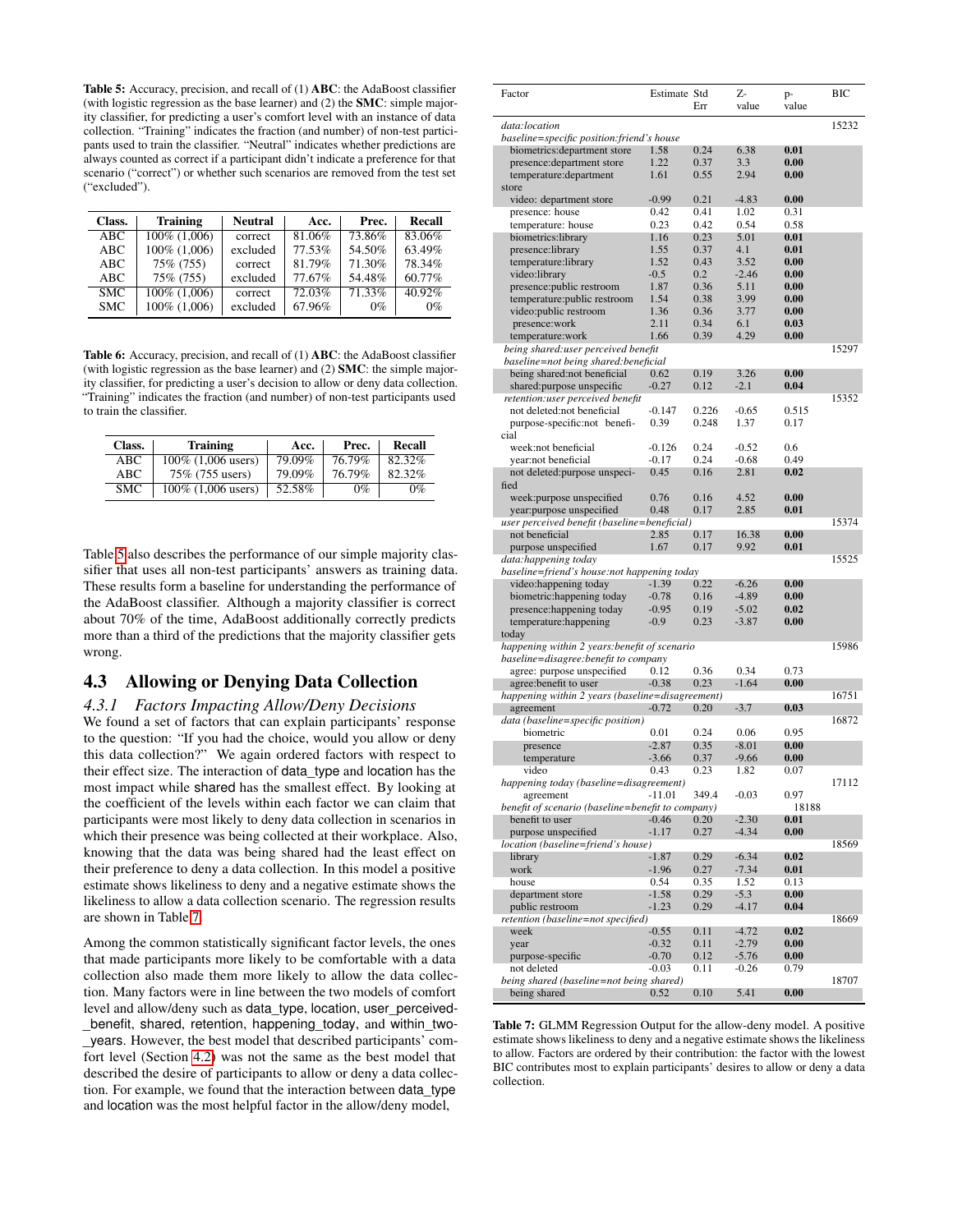but this factor was shown to be non-significant in explaining the comfort level. This suggests that being comfortable with a specific data collection instance does not automatically mean that someone would allow it to occur, given the choice.

In the free text answers to the questions about what would make them feel comfortable or uncomfortable with data collection, about 11% of all participants mentioned some type of ability to control collection or use as a requirement for comfort, though our scenarios did not include such a feature. Nevertheless, participants expressed interest in a variety of ways to control their personal information. Within the group that mentioned it, 33% wanted to be granted the ability to delete their data; this would make them feel more comfortable. Another 30% wanted to be asked for consent first, and 27% desired the ability to opt out of the data collection at any time. Multiple participants acknowledged that they would probably not make use of the control options, were they provided.

#### <span id="page-8-0"></span>*4.3.2 Predicting Allow/Deny Decisions*

Using the significant factors and interactions we determined from the model selection, we trained a machine learning model to predict an individual's decision to allow or deny data collection. The results are shown in Table [6.](#page-7-2) In this experiment, a prediction is made based on the class (allow or deny) that had the higher probability in the prediction. Averaged over 50 test participants, accuracy ranged from 76% to 80% depending on whether we used most (75%) or all of the other participants' data during training.

Table [6](#page-7-2) also describes the results of our simple majority classifier when using all other participant's answers as part of the training data. Similar to when predicting comfort, we use the results of this experiment as an intuitive baseline for understanding how well a classifier does if it simply uses the most prevalent preference in the training data.

The average accuracy of the majority classifier of barely over 50% shows that participants' collective preferences were sufficiently evenly split between wanting to allow and deny data collection in general; hence, a classifier that takes more context into account is necessary for effective prediction. The precision and recall values are 0 because the majority class was always to *deny* data collection, resulting in no true positives ever being predicted, which is clearly not representative of an individual's actual preferences.

Understanding how well we can predict an individual's decision to allow or deny data collection is useful in applications such as where a system pre-populates a privacy control panel with an individual's predicted responses. If an individual changes a pre-populated control (i.e., responding with something different than the system's prediction), the system can update its model with this new "correct" answer. Iteratively refining answers until the system is very confident about a decision will ultimately lead—our results suggest—to the majority of answers specific to an individual being predicted with high confidence.

# <span id="page-8-2"></span>4.4 Data Collection Notification Preferences

We presented participants with questions asking how often they want to be notified about a data collection with three different frequencies. The frequencies are whether they would want to be notified 1) every time, 2) once in a while, or 3) only the first time the data is collected. They were asked to answer their preferences for all three types of notifications on a five point Likert scale ranging from "Strongly Agree" to "Strongly Disagree."

<span id="page-8-1"></span>The best models for describing the three frequencies of notifications

| Factor                                                                                          | Estimate Std       |              | Z-                 | p-           | ВIС   |
|-------------------------------------------------------------------------------------------------|--------------------|--------------|--------------------|--------------|-------|
|                                                                                                 |                    | Err          | value              | value        |       |
| data:user perceived benefit                                                                     |                    |              |                    |              | 13467 |
| baseline=friend's house:not beneficial                                                          |                    |              |                    |              |       |
| biometrics:not beneficial                                                                       | 0.09               | 0.21         | 0.46               | 0.64         |       |
| presence:not beneficial                                                                         | $-0.49$            | 0.24         | $-2.04$            | 0.00         |       |
| temperature:not<br>benefi-                                                                      | $-0.38$            | 0.35         | $-1.1$             | 0.27         |       |
| cial<br>video:not beneficial                                                                    | 0.48               | 0.22         | 2.19               | 0.00         |       |
| biometrics: purpose un-                                                                         | 0.88               | 0.42         | 2.12               | 0.01         |       |
| specified                                                                                       |                    |              |                    |              |       |
| presence: purpose unspec-                                                                       | $-0.04$            | 0.48         | $-0.08$            | 0.93         |       |
| ified                                                                                           |                    |              |                    |              |       |
| temperature:purpose un-                                                                         | $-0.71$            | 0.46         | $-1.55$            | 0.12         |       |
| specified                                                                                       |                    |              |                    |              |       |
| video: purpose<br>unspeci-                                                                      | $-0.19$            | 0.47         | $-0.42$            | 0.67         |       |
| fied                                                                                            |                    |              |                    |              |       |
| data: happening within 2 years                                                                  |                    |              |                    |              | 13591 |
| baseline = friend's house: disagree                                                             |                    |              |                    |              |       |
| video:agree                                                                                     | $-0.48$            | 0.34         | $-1.44$            | 0.15         |       |
| biometric: agree                                                                                | $-0.01$            | 0.24         | $-0.04$            | 0.96         |       |
| presence:agree                                                                                  | $-0.76$<br>$-0.11$ | 0.33<br>0.39 | $-2.31$<br>$-2.28$ | 0.02<br>0.78 |       |
| temperature:agree<br><i>being shared: data</i> (baseline = not being shared: specific position) |                    |              |                    |              | 13738 |
| being shared: data                                                                              |                    |              |                    |              | 13738 |
| baseline = not being shared: specific position                                                  |                    |              |                    |              |       |
| being shared: presence                                                                          | 0.96               | 0.22         | 4.39               | 0.00         |       |
| being shared: temperature                                                                       | $-0.27$            | 0.2          | $-1.32$            | 0.18         |       |
| being shared: video                                                                             | 0.73               | 0.17         | 4.2                | 0.01         |       |
| data (baseline = specific position)                                                             |                    |              |                    |              | 14198 |
| biometric                                                                                       | 0.17               | 0.44         | 0.39               | 0.7          |       |
| presence                                                                                        | $-0.57$            | 0.54         | $-1.07$            | 0.29         |       |
| temperature                                                                                     | $-1.66$            | 0.54         | $-3.07$            | 0.00         |       |
| video                                                                                           | $-0.02$            | 0.52         | $-0.03$            | 0.98         |       |
| happening within 2 years (baseline = disagree)                                                  |                    |              |                    |              | 14697 |
| agree<br>user perceived benefit (baseline = beneficial)                                         | $-0.27$            | 0.19         | $-1.42$            | 0.15         | 14923 |
| not beneficial                                                                                  | 0.89               | 0.16         | 5.45               | 0.00         |       |
| purpose unspecified                                                                             | 0.69               | 0.35         | 1.94               | 0.04         |       |
|                                                                                                 |                    |              |                    |              |       |
| benefit of scenario:location                                                                    |                    |              |                    |              | 15281 |
| baseline = benefit to company:friend's house                                                    |                    |              |                    |              |       |
| benefit<br>to                                                                                   | $-0.01$            | 0.25         | $-0.02$            | 0.98         |       |
| user: department store                                                                          |                    |              |                    |              |       |
| purpose<br>unspeci-                                                                             | 0.13               | 0.28         | 0.46               | 0.65         |       |
| fied: department store                                                                          |                    |              |                    |              |       |
| benefit to user:house                                                                           | $-0.65$            | 0.27<br>0.22 | $-2.38$            | 0.01<br>0.00 |       |
| unspeci-<br>purpose<br>fied:library                                                             | 0.71               |              | 3.18               |              |       |
| benefit to user:library                                                                         | 0.31               | 0.25         | 1.28               | 0.2          |       |
| benefit to user: public re-                                                                     | 0.16               | 0.25         | 0.62               | 0.54         |       |
| stroom                                                                                          |                    |              |                    |              |       |
|                                                                                                 |                    |              |                    |              |       |
| benefit to user:work                                                                            | 0.29               | 0.24         | 1.18               | 0.23         |       |
| benefit of scenario (baseline = benefit to company)                                             |                    |              |                    |              | 15421 |
| benefit to user                                                                                 | $-0.26$            | 0.41         | $-0.66$            | 0.51         |       |
| purpose unspecified                                                                             | $-0.77$            | 0.36         | $-2.12$            | 0.00         |       |
| $location (baseline = friend's house)$                                                          |                    |              |                    |              | 15471 |
| library                                                                                         | $-1.11$            | 0.19         | $-5.58$            | 0.01         |       |
| work<br>house                                                                                   | $-1.09$<br>0.79    | 0.19<br>0.21 | $-5.57$<br>3.81    | 0.00<br>0.00 |       |
| department store                                                                                | $-0.69$            | 0.20         | $-3.41$            | 0.03         |       |
| public restroom                                                                                 | $-0.29$            | 0.19         | 1.48               | 0.14         |       |
| being shared (baseline = not being shared)                                                      |                    |              |                    |              | 15539 |
| being shared                                                                                    | 0.17               | 0.11         | 1.62               | 0.11         |       |
|                                                                                                 |                    |              |                    |              |       |

Table 8: Generalized Linear Mixed Model Regression output for every-time notification. A positive coefficient (estimate) shows likeliness of participants' desire to get notification about a data collection every time. Factors are ordered by their contribution: the factor with the lowest BIC contributes most to explain participants' preferences about every-time notification.

revealed that participants' preferences for notification changes based on the factors and levels of factors. The three significant factors that were common between all the models were: data\_type, location, and the interaction of these two factors. In these models positive coefficients (estimate) show likeliness of participants' desire to get notification about a data collection.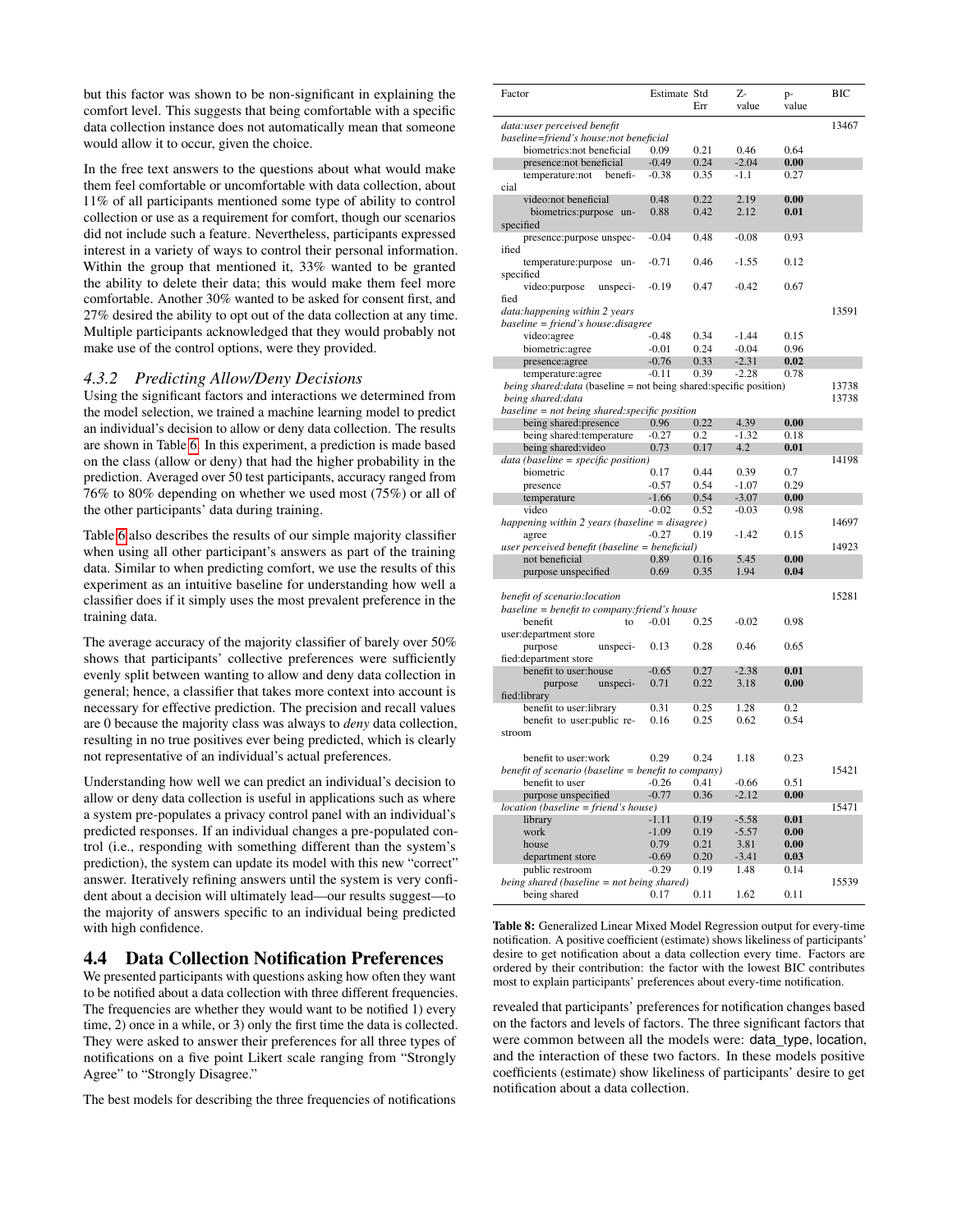In the free text answers, 41% of all participants mentioned that being informed would help them feel comfortable, indicated by phrases like "I would want to know..." or "If they would tell me...". Within that group, purpose, a factor heavily dependent on data\_type and location, was mentioned by the majority (66%) as something that they would want to be informed about. It was followed by retention (35%), a factor not found in the model. 15% also explicitly requested information on who would be collecting the data (code "collector"). In addition, 13% of this group wanted to be informed about who is accessing the data and 5% want to be informed about steps taken to ensure the security of the collected data. Eight percent of the participants showed some kind of mistrust related to the purpose of data collection described in the scenarios. This was expressed in various ways, from demanding to know "exactly" what was stored and requesting "guarantees" to asking for honesty or expressing general concern about their privacy.

P928: I like honesty, and with companies being honest and open about why they are sharing data, it makes it a lot easier for me to be comfortable.

More detailed information was also requested about potential risks and how their data was protected against misuse.

### *4.4.1 Notification Every Time*

We measured participants' preferences to get notified about a type of data collection every time it occurred by their answers to the question "I would want my mobile phone to notify me every time this data collection occurs." The factors in the order of their size of effect are shown in Table [8.](#page-8-1) The most effective factor in explaining participants' desire to be notified every time was the interaction between data\_type and user\_perceived\_benefit, while the factor that had the smallest effect size was shared. Looking at the levels of these factors, it seems that participants were most likely to want to be notified every time when their biometrics were being collected for an unspecified purpose. Also, knowing that the data was being shared had the least effect on participants' desire to be notified every time the data collection occurred.

### *4.4.2 Notification Once in a While*

We measured participants' preferences to being notified only once in a while about a type of data collection by their answers to the question "I would want my mobile phone to notify me every once in a while when this data collection occurs." The results in the order of effect size are shown in Table [9.](#page-9-0) The model selection algorithm showed that the most effective factor in explaining participants' desire to be notified once in a while was data\_type and the least effective factor was the interaction between data\_type and location. The coefficients of the levels within these factors show that participants were most likely to want to be notified every once in a while when their biometric was being collected and their desire to get notification every once in a while was least effected by knowing that their presence was being collected while they were at a department store.

### *4.4.3 Notification the First Time*

<span id="page-9-0"></span>We measured participants' preferences to being notified only the first time about a type of data collection by their answers to the question, "I would want my mobile phone to notify me only the first time this data collection occurs." Table [10](#page-9-1) shows the factors we got from the model selection in order of the effect size. The most effective factor in explaining participants' desire to be notified for the first time was user\_perceived\_benefit and the factor with the

| Factor                                    | Estimate | Std Err | Z-value  | p-value | <b>BIC</b> |
|-------------------------------------------|----------|---------|----------|---------|------------|
| $data (baseline = specific position)$     |          |         |          |         | 14172      |
| biometric                                 | $-0.56$  | 0.16    | $-3.35$  | 0.00    |            |
| presence                                  | $-0.07$  | 0.24    | $-0.27$  | 0.78    |            |
| temperature                               | $-0.03$  | 0.25    | $-0.13$  | 0.9     |            |
| video                                     | $-0.42$  | 0.14    | $-3.07$  | 0.01    |            |
| <b>HJIPC</b>                              |          |         |          |         |            |
| control                                   | $-0.29$  | 0.07    | $-4.03$  | 0.00    | 14231      |
| location (baseline = friend's house)      |          |         |          |         | 14238      |
| library                                   | 0.48     | 0.22    | 2.21     | 0.02    |            |
| work                                      | 0.64     | 0.18    | 3.63     | 0.00    |            |
| house                                     | 0.31     | 0.19    | 1.63     | 0.1     |            |
| department store                          | 0.29     | 0.22    | 1.36     | 0.18    |            |
| public restroom                           | 0.26     | 0.22    | 1.19     | 0.23    |            |
| data:location                             |          |         |          |         | 14243      |
| baseline=specific position:friend's house |          |         |          |         |            |
| biomet-                                   | 0.24     | 0.21    | 1.14     | 0.26    |            |
| ric: department store                     |          |         |          |         |            |
| biometric:library                         | $-0.02$  | 0.2     | $-0.09$  | 0.92    |            |
| presence:department                       | $-0.62$  | 0.29    | $-2.14$  | 0.00    |            |
| store                                     |          |         |          |         |            |
| presence:home                             | $-0.001$ | 0.27    | $-0.006$ | 0.99    |            |
| presence:library                          | $-0.85$  | 0.29    | $-2.83$  | 0.00    |            |
| presence:public<br>re-                    | $-0.67$  | 0.29    | $-2.29$  | 0.03    |            |
| stroom                                    |          |         |          |         |            |
| presence:work                             | $-0.48$  | 0.25    | $-1.87$  | 0.61    |            |
| tempera-                                  | $-0.76$  | 0.38    | $-1.98$  | 0.00    |            |
| ture: department store                    |          |         |          |         |            |
| temperature:home                          | 0.52     | 0.28    | 1.86     | 0.62    |            |
| temperature:library                       | $-1.34$  | 0.33    | $-4.06$  | 0.00    |            |
| temperature:public re-                    | $-0.86$  | 0.31    | $-2.87$  | 0.00    |            |
| stroom                                    |          |         |          |         |            |
| temperature:work                          | $-0.87$  | 0.28    | $-3.12$  | 0.04    |            |
| video: department store                   | $-0.09$  | 0.19    | $-0.48$  | 0.62    |            |
| video:library                             | $-0.11$  | 0.19    | $-0.54$  | 0.59    |            |
| video:public restroom                     | $-0.30$  | 0.25    | $-1.20$  | 0.22    |            |

Table 9: Generalized Linear Mixed Model Regression output for once-ina-while notification. A positive coefficient (estimate) shows likeliness of participants' desire to get notification about a data collection every once in a while. Factors are ordered by their contribution: the factor with the lowest BIC contributes most to explain participants' preferences for once-in-a-while notification.

smallest effect size was the interaction between the data type and location. More specifically, participants were most likely to want to get a notification only the first time if the data collection was not beneficial to them. Also their desire to get notified only for the first time was least effected when their biometric was being collected while they were at a department store.

### *4.4.4 Summary of Data Collection*

At the end of each survey, we asked participants the question "Keeping in mind the 14 scenarios, how often would you be interested in seeing a summary of all such data collection?" Participants could select either every day, every month, every year, or never. Answers varied, with  $23\%$  (n = 232) saying they would like a daily summary and 63% (633) selecting a monthly summary. Additionally, 8% (85) would have liked a summary every year and 6% (57) never wanted to receive one.

# 5. LIMITATIONS

<span id="page-9-1"></span>Our study has limitations common to many user studies and to user studies in the area of privacy. Although the demographic attributes of the participant group are, except for the reported income, close to the US average, Mechanical Turk workers do not reflect the general population. Prior research has shown that Mechanical Turk workers are more privacy-sensitive than the general population [\[16\]](#page-12-23). It has also been has shown that self reports about privacy preferences often differ from actual behavior. This is referred to as the "privacy paradox" [\[10,](#page-12-24) [1\]](#page-11-5). Our study may be susceptible to this bias because the scenarios were abstract and participants were asked to imagine themselves in situations they may not have encountered. In addition,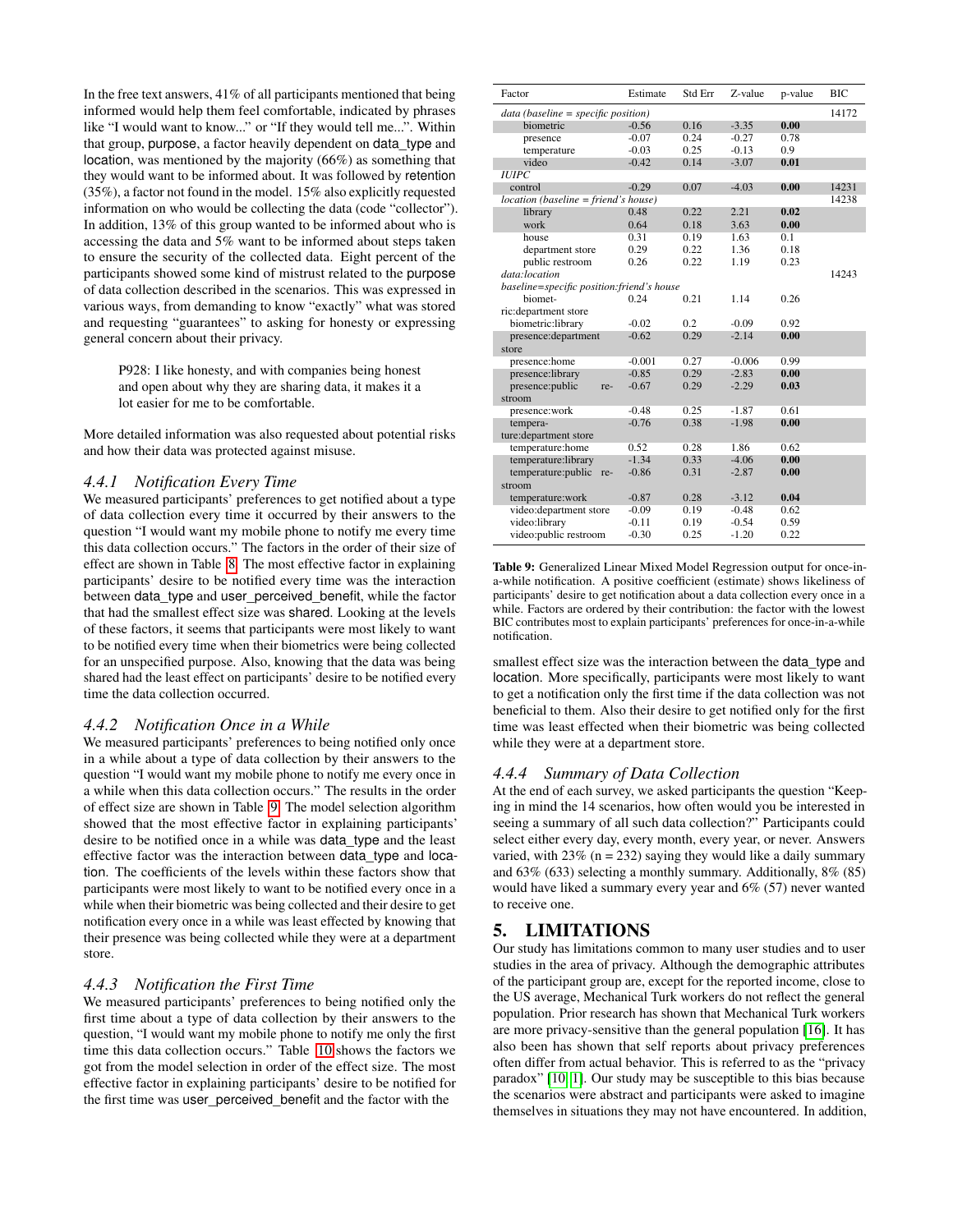| Factor                                       | Estimate Std | Err  | $Z_{\tau}$<br>value | $p-$<br>value | <b>BIC</b> |
|----------------------------------------------|--------------|------|---------------------|---------------|------------|
| user perceived benefit (baseline=beneficial) |              |      |                     |               | 14487      |
| not beneficial                               | $-0.47$      | 0.07 | $-7.09$             | 0.01          |            |
| purpose unspecified                          | $-0.32$      | 0.05 | $-6.08$             | 0.00          |            |
| location (baseline=friend's house)           |              |      |                     |               | 14567      |
| library                                      | 0.74         | 0.22 | 3.37                | 0.02          |            |
| work                                         | 0.86         | 0.18 | 4.76                | 0.00          |            |
| house                                        | 0.08         | 0.19 | 0.41                | 0.68          |            |
| department store                             | 0.75         | 0.22 | 3.36                | 0.03          |            |
| public restroom                              | 0.61         | 0.22 | 2.81                | 0.00          |            |
| data (baseline=specific position)            |              |      |                     |               | 14587      |
| biometric                                    | 0.17         | 0.17 | 1.02                | 0.31          |            |
| presence                                     | 0.78         | 0.24 | 3.24                | 0.00          |            |
| temperature                                  | 0.81         | 0.25 | 3.30                | 0.00          |            |
| video                                        | 0.00         | 0.13 | $-0.02$             | 0.99          |            |
| data:location                                |              |      |                     |               | 14617      |
| baseline = specific position: friend's house |              |      |                     |               |            |
| biometric: department store                  | $-0.58$      | 0.21 | $-2.79$             | 0.00          |            |
| biometric:library                            | $-0.30$      | 0.2  | $-1.51$             | 0.13          |            |
| presence: department store                   | $-1.05$      | 0.29 | $-3.66$             | 0.00          |            |
| presence:home                                | $-0.23$      | 0.27 | $-0.83$             | 0.41          |            |
| presence:library                             | $-1.19$      | 0.29 | $-4.02$             | 0.02          |            |
| presence:public restroom                     | $-1.19$      | 0.29 | $-4.13$             | 0.00          |            |
| presence:work                                | $-0.48$      | 0.25 | $-1.86$             | 0.06          |            |
| temperature: department                      | $-1.61$      | 0.38 | $-4.26$             | 0.00          |            |
| store                                        |              |      |                     |               |            |
| temperature:home                             | 0.23         | 0.28 | 0.82                | 0.41          |            |
| temperature:library                          | $-1.35$      | 0.32 | $-4.18$             | 0.00          |            |
| temperature: public restroom                 | $-1.09$      | 0.31 | $-3.58$             | 0.00          |            |
| temperature:work                             | $-1.17$      | 0.28 | $-4.19$             | 0.01          |            |
| video: department store                      | $-0.16$      | 0.19 | $-0.85$             | 0.39          |            |
| video:library                                | $-0.17$      | 0.19 | $-0.89$             | 0.37          |            |
| video:public restroom                        | $-0.54$      | 0.25 | $-1.20$             | 0.22          |            |

Table 10: Generalized Linear Mixed Model Regression output for firsttime-only notification. A positive coefficient (estimate) shows likeliness of participants' desire to get notification about a data collection only the first time. Factors are ordered by their contribution: the factor with the lowest BIC contributes most to explain participants' preferences for first-time-only notification.

some of the scenarios in our study were designed to be realistic based on common data collection and use practices that are happening

today, while others were designed to be more forward-looking. We decided to have some less-realistic scenarios because we hypothesized that there is a relation between participants' comfort level about each vignette and their perception of how realistic it is. Nevertheless, participants may have been asked about situations which they are not typically put in, influencing their decisions.

Despite these limitations, presenting a large variety of scenarios to participants allowed us to explore situations that do not currently happen but may be similar to situations that will happen in the future. Since the Internet of Things is still an emerging field, it is not possible to describe situations that are realistic to all participants who may never have had an IoT device or never have faced a situation in which an IoT sensor is collecting data.

# 6. DISCUSSION

Our results demonstrate varied privacy concerns, both across IoT scenarios and across participants. Our results also indicate that participants are more comfortable about data collection when classical privacy and data protection rules, such as the Fair Information Practices, are applied and individuals are given an explanation about why their data is being collected. However, other results underline the need for technology to support the awareness of data collection and that can meet the different desires for being notified.

### 6.1 Privacy Preferences Are Complex

How individuals feel about different data collection scenarios depends on various things. Individual preference play as much a role

as social norms and expectations.

On one hand, our analyses show that participants are largely in agreement on a number of practices where social norms are in place that define what is acceptable and what is not. For example, participants expressed more comfort with data collection in public spaces, but rejected scenarios that described video cameras used in private rooms and shared with law enforcement. This is likely related to a long, western tradition of public/private dichotomy. However, this dichotomy is challenged by smart-home technology with centralized, cloud-based services that do not follow expectation of "what happens at home stays at home." For example, Samsung received criticism for advising the public not to have private conversations in front of their smart TV [\[14\]](#page-12-25) as it uses a third party speech-to-text service for voice commands. Smart-home device manufacturers should be aware and respectful of individuals' mental models of data collection within the home and do their best to communicate practices that may be surprising to their customers.

On the other hand, we saw a large number of scenarios in which there was no clear indication of what is generally acceptable. For example, participants showed a high variance in the level of comfort with respect to the collection and storage of movement patterns at their workplace for the purpose of optimizing heating and cooling. Social norms have yet to emerge with respect to technology that has just recently become available. However, scenarios like these also reflect how individual preferences might differ in the long run. Individuals have to weigh their potential loss of privacy, due to camera surveillance against the benefit of reduced energy consumption. The complexity of this individual decision process is also reflected by the fact that our models describing the comfort level and the choice to allow or deny a data collection do not completely overlap. Here individual concerns about what might happen to the data, in combination with personal experience (e.g., how much one trusts her employer), play a role in determining whether or not one feels comfortable with the data collection and will allow it.

# 6.2 Addressing Privacy Concerns

Both the qualitative and quantitative data show that participants prefer anonymous data collection. Temperature and presence sensors produce data that are not immediately identifying and participants consistently expressed higher comfort with these scenarios. This finding was further reinforced by our free-text results, as anonymous data was the second most mentioned preference for data collection. This is further confirmed through interviews done in a previous study [\[7\]](#page-12-8). The relatively high discomfort with data inference, combined with high comfort regarding collection of anonymous data indicates that people may be generally unaware that with the Internet of Things it will be easier to re-identify individuals from otherwise anonymous data. In light of our findings, it is likely that this is something that would cause discomfort. This gap in understanding should be kept in mind when providing privacy information for IoT data collection.

We found that participants favor short retention times and are more comfortable when data is deleted after its purpose is met, or not kept longer than a week. Insights from the free-text responses indicate that this is related to an increased awareness of data breaches, the fear of misuse of data, and concerns regarding bad data security practices at companies. As previous research has shown, a growing number of people have already experienced misuse of their data [\[34\]](#page-12-26). With the growing number of IoT devices, the probability of data breaches further increases, resulting in higher concern and less trust in the technology. To address these types of concerns, IoT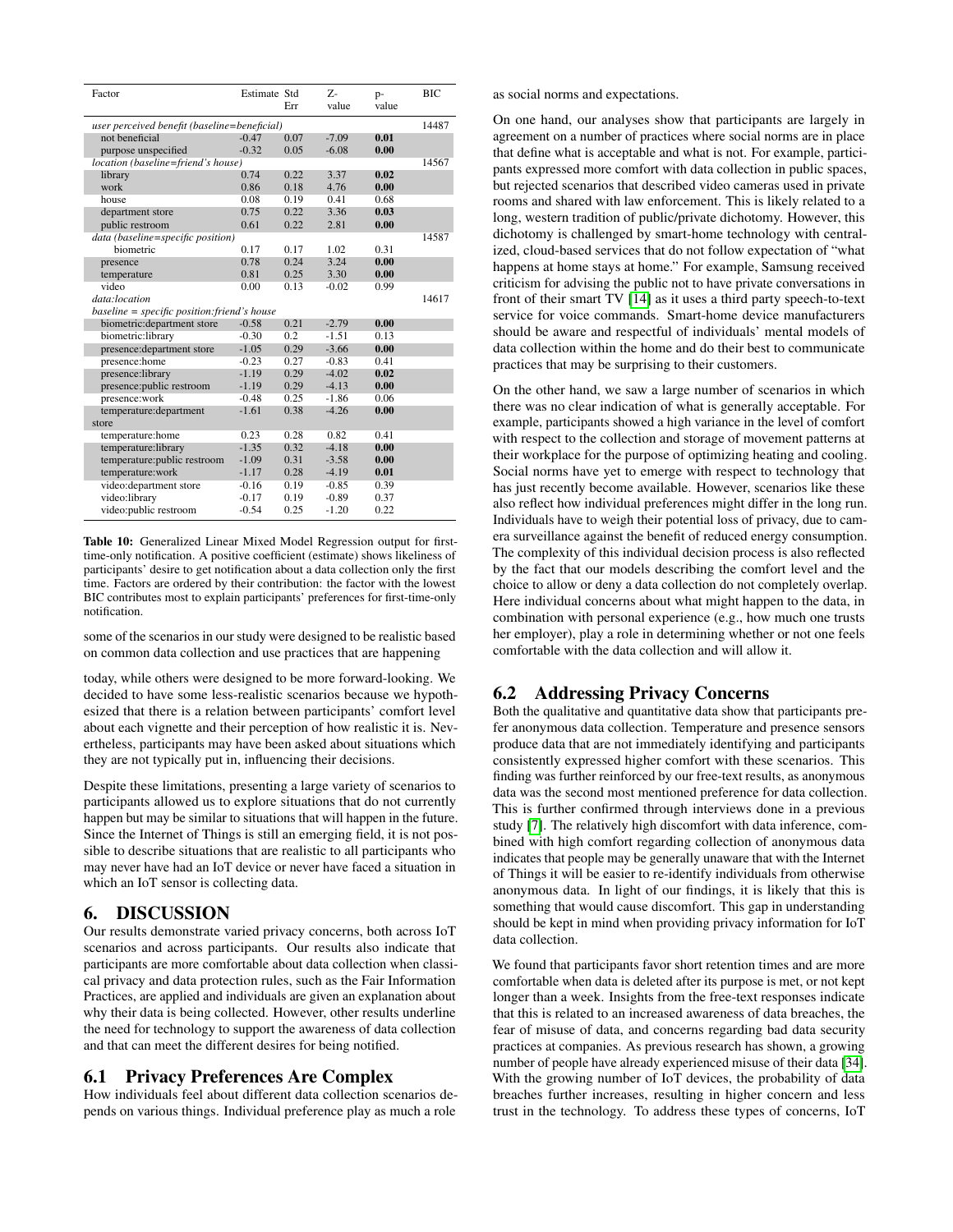device manufacturers should take precautions, both technical and administrative, to protect their customers' data and communicate these practices to the public.

# 6.3 Towards Awareness and Control

Approaches for eliciting consent or providing information are less likely to work in the IoT setting. For example, a classic privacy policy cannot be shown on many types of IoT devices, such as a smart watch. Still, people demand information about the entity collecting data, the purpose of the collection, the benefit they receive from it, and the retention period of the collected data.

In open-ended responses, participants explicitly asked for transparency in data collection and its handling. Discomfort increases when data is shared with third parties or used to infer additional information. Participants want to be informed not only about the purpose of data collection and the handling of data, but also possible security risks associated. This finding is also confirmed by previous work which found through interviews that transparency about the data collected and the purpose of the collection influence comfort levels for data collection by IoT devices [\[7\]](#page-12-8).

Additionally, our results show that how often and about what participants want to be informed is greatly dependent on individual comfort levels. But information requests also heavily depend on whether or not individuals think a use of their data is beneficial to them or serves a greater good. To answer this question even semi-automatically requires more specific and neutral information about the purpose of a data collection. We also saw that two thirds of participants would appreciate a monthly summary about what data has been collected about them (see section [4.4\)](#page-8-2).

To develop technical support for this is a major challenge in a fractured IoT landscape that still lacks standardization. One option to streamline these efforts, at least on a smaller scale like in smart homes, would be to build upon the Manufacture Usage Description Specification [\[11\]](#page-12-27) to include information on purposes of data collection and simplify the aggregation of information about data collection.

Our analysis suggests that many people want to retain control of their personal data. Future IoT services should take this into consideration when designing privacy notices instead of creating more "one-size fits all" policies.

More specifically, we suggest the adoption of the idea of personalized privacy assistants (PPA) already used in the context of mobile apps [\[25\]](#page-12-1). A PPA may be a tool or agent running on behalf of each individual that can proactively predict their decision to allow or deny data collection, relieving the individual of making decisions when they can be predicted with high accuracy. This predictive model could be used to, i.e., pre-populate a privacy control panel with individuals' preferences. In a deployed system, we could use a form of online machine learning to continue to update the model to a specific individual's preferences. Our predictive model [4.3](#page-7-3) showed that with a few data points per individual (three), we could predict the rest of their eleven answers with an average accuracy of 88%. In a deployed system, we expect the model would have more specific data points about individuals on which to base predictions, which would be even more accurate.

# 7. CONCLUSIONS

In this paper we reported on a large-scale vignette study on privacy concerns related to the Internet of Things. We asked 1,007 participants to rate realistic scenarios about data collection occurring in multiple contexts. Our results enhance the findings of previous,

mostly qualitative research with statistical evidence that identifies specific factors that impact individuals' privacy concerns. Among these factors are the type of data that is collected, retention time, third-party sharing, perceived benefit, and the location at which an IoT device collects data. The statistical results are confirmed by analyses of the free-text responses, which emphasize concerns regarding the collection of biometric data as well as data collection occurring in private spaces.

Based on our findings, we made recommendations for designing IoT services and applications. People favor data collection in which they cannot be identified immediately. They also do not want inferences to be made from otherwise anonymous data. We found that participants want to be informed about various details of data collection, such as what the data is used for and how long it will be stored.

# 8. ACKNOWLEDGEMENTS

This research has been supported in part by DARPA and the Air Force Research Laboratory under agreement number FA8750-15- 2-0277 and by the National Science Foundation under grant SBE-1513957. The US Government is authorized to reproduce and distribute reprints for Governmental purposes not withstanding any copyright notation thereon. Additional support has also been provided by Google. The views and conclusions contained herein are those of the authors and should not be interpreted as necessarily representing the official policies or endorsements, either expressed or implied, of DARPA, the Air Force Research Laboratory, the NSF, Google, or the US Government.

# **REFERENCES**

- <span id="page-11-5"></span>[1] Alessandro Acquisti and Ralph Gross. 2006. Imagined communities: Awareness, information sharing, and privacy on the Facebook. In *Proc. PETS*.
- <span id="page-11-1"></span>[2] Ivor D. Addo, Sheikh Iqbal Ahamed, Stephen S. Yau, and Arun Balaji Buduru. 2014. A Reference Architecture for Improving Security and Privacy in Internet of Things Applications. In *IEEE Third International Conference on Mobile Services*. 108–115. DOI: <http://dx.doi.org/10.1109/MobServ.2014.24>
- <span id="page-11-3"></span>[3] Christiane Atzmüller and Peter M. Steiner. 2010. Experimental vignette studies in survey research. *Methodology: European Journal of Research Methods for the Behavioral and Social Sciences* 6, 3 (2010), 128–138. DOI: <http://dx.doi.org/10.1027/1614-2241/a000014>
- <span id="page-11-2"></span>[4] Debjanee Barua, Judy Kay, and Cécile Paris. 2013. Viewing and Controlling Personal Sensor Data: What Do Users Want? In *Persuasive Technology*, Shlomo Berkovsky and Jill Freyne (Eds.). Number 7822 in Lecture Notes in Computer Science. Springer Berlin Heidelberg, 15–26. [http://link.springer.com/chapter/10.1007/](http://link.springer.com/chapter/10.1007/978-3-642-37157-8_4) [978-3-642-37157-8\\_4](http://link.springer.com/chapter/10.1007/978-3-642-37157-8_4) DOI: 10.1007/978-3-642-37157-8\_4.
- <span id="page-11-4"></span>[5] Douglas Bates, Martin Mächler, Ben Bolker, and Steve Walker. 2015. Fitting Linear Mixed-Effects Models Using lme4. *Journal of Statistical Software* 67, 1 (2015), 1–48. DOI: <http://dx.doi.org/10.18637/jss.v067.i01>
- <span id="page-11-0"></span>[6] Pankaj Bhaskar and Sheikh Iqbal Ahamed. 2007. Privacy in Pervasive Computing and Open Issues. In *Proceedings of the The Second International Conference on Availability, Reliability and Security, ARES 2007, The International Dependability Conference - Bridging Theory and Practice*. 147–154. DOI:

<http://dx.doi.org/10.1109/ARES.2007.115>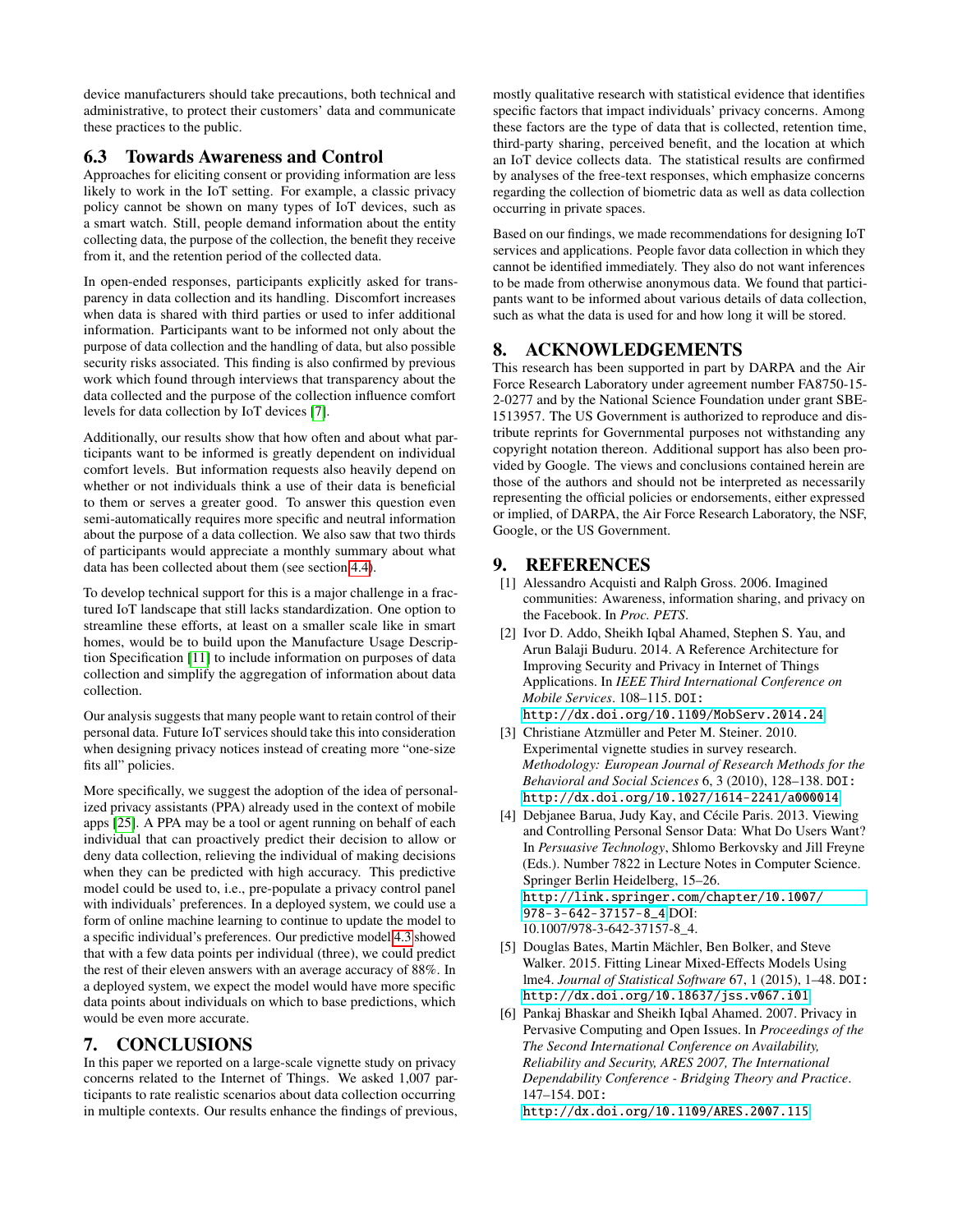- <span id="page-12-8"></span>[7] Igor Bilogrevic and Martin Ortlieb. 2016. "If You Put All The Pieces Together...": Attitudes Towards Data Combination and Sharing Across Services and Companies. In *Proceedings of the 2016 CHI Conference on Human Factors in Computing Systems (CHI '16)*. DOI: <http://dx.doi.org/10.1145/2858036.2858432>
- <span id="page-12-2"></span>[8] Richard Chow, Serge Egelman, Raghudeep Kannavara, Hosub Lee, Suyash Misra, and Edward Wang. 2015. HCI in Business: A collaboration with academia in IoT privacy. In *International*
- <span id="page-12-4"></span>*Conference on HCI in Business*. Springer, 679–687. [9] The Federal Trade Commission. 2015. *Internet of Things: Privacy & Security in a Connected World*. Technical Report. Federal Trade Commission. Accessed Mar. 2017.
- <span id="page-12-24"></span>[10] Catherine Dwyer, Starr Roxanne Hiltz, and Katia Passerini. 2007. Trust and privacy concern within social networking sites: A comparison of Facebook and MySpace. In *Proc. AMCIS*.
- <span id="page-12-27"></span>[11] E. Lear, R. Droms, and D. Romascanu. 2017. *Manufacturer Usage Description Specification*. Internet-Draft draft-ietf-opsawg-mud-04. IETF Network Working Group. [https://datatracker.ietf.org/doc/](https://datatracker.ietf.org/doc/draft-ietf-opsawg-mud/?include_text=1) [draft-ietf-opsawg-mud/?include\\_text=1](https://datatracker.ietf.org/doc/draft-ietf-opsawg-mud/?include_text=1)
- <span id="page-12-7"></span>[12] Serge Egelman, Raghudeep Kannavara, and Richard Chow. 2015. Is this thing on?: Crowdsourcing privacy indicators for ubiquitous sensing platforms. In *Proceedings of the 33rd Annual ACM Conference on Human Factors in Computing Systems*. ACM, 1669–1678.
- <span id="page-12-17"></span>[13] Janet Finch. 1987. The vignette technique in survey research. *Sociology* (1987), 105–114.
- <span id="page-12-25"></span>[14] David Goldman. 2015. Your Samsung TV is eavesdropping on your private conversations. (Feb. 2015). [http://money.cnn.com/2015/02/09/technology/](http://money.cnn.com/2015/02/09/technology/security/samsung-smart-tv-privacy/index.html) [security/samsung-smart-tv-privacy/index.html](http://money.cnn.com/2015/02/09/technology/security/samsung-smart-tv-privacy/index.html)
- <span id="page-12-21"></span>[15] Joseph B Kadane and Nicole A Lazar. 2004. Methods and criteria for model selection. *Journal of the American statistical Association* 99, 465 (2004), 279–290.
- <span id="page-12-23"></span>[16] Ruogu Kang, Stephanie Brown, Laura Dabbish, and Sara B Kiesler. 2014. Privacy Attitudes of Mechanical Turk Workers and the US Public. In *SOUPS*. 37–49.
- <span id="page-12-14"></span>[17] Predrag Klasnja, Sunny Consolvo, Tanzeem Choudhury, Richard Beckwith, and Jeffrey Hightower. 2009. Exploring Privacy Concerns about Personal Sensing. In *Pervasive Computing*, Hideyuki Tokuda, Michael Beigl, Adrian Friday, A. J. Bernheim Brush, and Yoshito Tobe (Eds.). Number 5538 in Lecture Notes in Computer Science. Springer Berlin Heidelberg, 176–183. [http://link.springer.com/](http://link.springer.com/chapter/10.1007/978-3-642-01516-8_13) [chapter/10.1007/978-3-642-01516-8\\_13](http://link.springer.com/chapter/10.1007/978-3-642-01516-8_13) DOI: 10.1007/978-3-642-01516-8\_13.
- <span id="page-12-6"></span>[18] Scott Lederer, Jason I Hong, Anind K Dey, and James A Landay. 2004. Personal privacy through understanding and action: five pitfalls for designers. *Personal and Ubiquitous Computing* 8, 6 (2004), 440–454.
- <span id="page-12-11"></span>[19] Scott Lederer, Jennifer Mankoff, and Anind K. Dey. 2003. Who wants to know what when? Privacy preference determinants in ubiquitous computing. In *Extended abstracts of the 2003 Conference on Human Factors in Computing Systems, CHI 2003, Ft. Lauderdale, Florida, USA, April 5-10, 2003*. 724–725. DOI:

<http://dx.doi.org/10.1145/765891.765952>

<span id="page-12-12"></span>[20] Hosub Lee and Alfred Kobsa. 2016. Understanding User Privacy in Internet of Things Environments. *Internet of Things (WF-IoT)* (2016).

- <span id="page-12-13"></span>[21] Hosub Lee and Alfred Kobsa. 2017. Privacy Preference Modeling and Prediction in a Simulated Campuswide IoT Environment. In *Proceedings of the 15th IEEE Conference on Pervasive Computing and Communications*. IEEE.
- <span id="page-12-9"></span>[22] Pedro Giovanni Leon, Blase Ur, Yang Wang, Manya Sleeper, Rebecca Balebako, Richard Shay, Lujo Bauer, Mihai Christodorescu, and Lorrie Faith Cranor. 2013. What matters to users?: factors that affect users' willingness to share information with online advertisers. In *Proceedings of the ninth symposium on usable privacy and security*. ACM, 7.
- <span id="page-12-10"></span>[23] Jialiu Lin, Shahriyar Amini, Jason I Hong, Norman Sadeh, Janne Lindqvist, and Joy Zhang. 2012. Expectation and purpose: understanding users' mental models of mobile app privacy through crowdsourcing. In *Proceedings of the 2012 ACM Conference on Ubiquitous Computing*. ACM, 501–510.
- <span id="page-12-15"></span>[24] Jialiu Lin, Bin Liu, Norman Sadeh, and Jason I Hong. 2014. Modeling users'AZ mobile app privacy preferences: Restoring usability in a sea of permission settings. In *Symposium on Usable Privacy and Security (SOUPS)*, Vol. 40.
- <span id="page-12-1"></span>[25] Bin Liu, Mads Schaarup Andersen, Florian Schaub, Hazim Almuhimedi, Shikun Aerin Zhang, Norman Sadeh, Yuvraj Agarwal, and Alessandro Acquisti. 2016. Follow My Recommendations: A Personalized Assistant for Mobile App Permissions. In *Twelfth Symposium on Usable Privacy and Security (SOUPS 2016)*.
- <span id="page-12-16"></span>[26] Bin Liu, Jialiu Lin, and Norman Sadeh. 2014. Reconciling mobile app privacy and usability on smartphones: Could user privacy profiles help?. In *Proceedings of the 23rd international conference on World wide web*. ACM, 201–212.
- <span id="page-12-20"></span>[27] Naresh K Malhotra, Sung S Kim, and James Agarwal. 2004. Internet users' information privacy concerns (IUIPC): The construct, the scale, and a causal model. *Information systems research* 15, 4 (2004), 336–355.
- <span id="page-12-18"></span>[28] Kirsten E Martin. 2012. Diminished or just different? A factorial vignette study of privacy as a social contract. *Journal of Business Ethics* 111, 4 (2012), 519–539.
- <span id="page-12-19"></span>[29] Kirsten E Martin and Helen Nissenbaum. 2016. Measuring Privacy: An Empirical Test Using Context To Expose Confounding Variables. *Columbia Science and Technology Law Review* 18 (2016), 176–218.
- <span id="page-12-5"></span>[30] Sharad Mehrotra, Alfred Kobsa, Nalini Venkatasubramanian, and Siva Raj Rajagopalan. 2016. TIPPERS: A privacy cognizant IoT environment. In *Pervasive Computing and Communication Workshops (PerCom Workshops), 2016 IEEE International Conference on*. IEEE, 1–6.
- <span id="page-12-0"></span>[31] Helen Nissenbaum. 2009. *Privacy in Context: Technology, Policy, and the Integrity of Social Life*. Stanford University Press.
- <span id="page-12-22"></span>[32] F. Pedregosa, G. Varoquaux, A. Gramfort, V. Michel, B. Thirion, O. Grisel, M. Blondel, P. Prettenhofer, R. Weiss, V. Dubourg, J. Vanderplas, A. Passos, D. Cournapeau, M. Brucher, M. Perrot, and E. Duchesnay. 2011. Scikit-learn: Machine Learning in Python. *Journal of Machine Learning Research* 12 (2011), 2825–2830.
- <span id="page-12-3"></span>[33] Charith Perera, Rajiv Ranjan, Lizhe Wang, Samee Ullah Khan, and Albert Y. Zomaya. 2015. Big Data Privacy in the Internet of Things Era. *IT Professional* 17, 3 (2015), 32–39. DOI[:http://dx.doi.org/10.1109/MITP.2015.34](http://dx.doi.org/10.1109/MITP.2015.34)
- <span id="page-12-26"></span>[34] Lee Rainie, Sara Kiesler, Ruogu Kang, and Mary Madden. 2013. Anonymity, Privacy, and Security Online. (Sept. 2013). [http://www.pewinternet.org/2013/09/05/](http://www.pewinternet.org/2013/09/05/anonymity-privacy-and-security-online/) [anonymity-privacy-and-security-online/](http://www.pewinternet.org/2013/09/05/anonymity-privacy-and-security-online/)